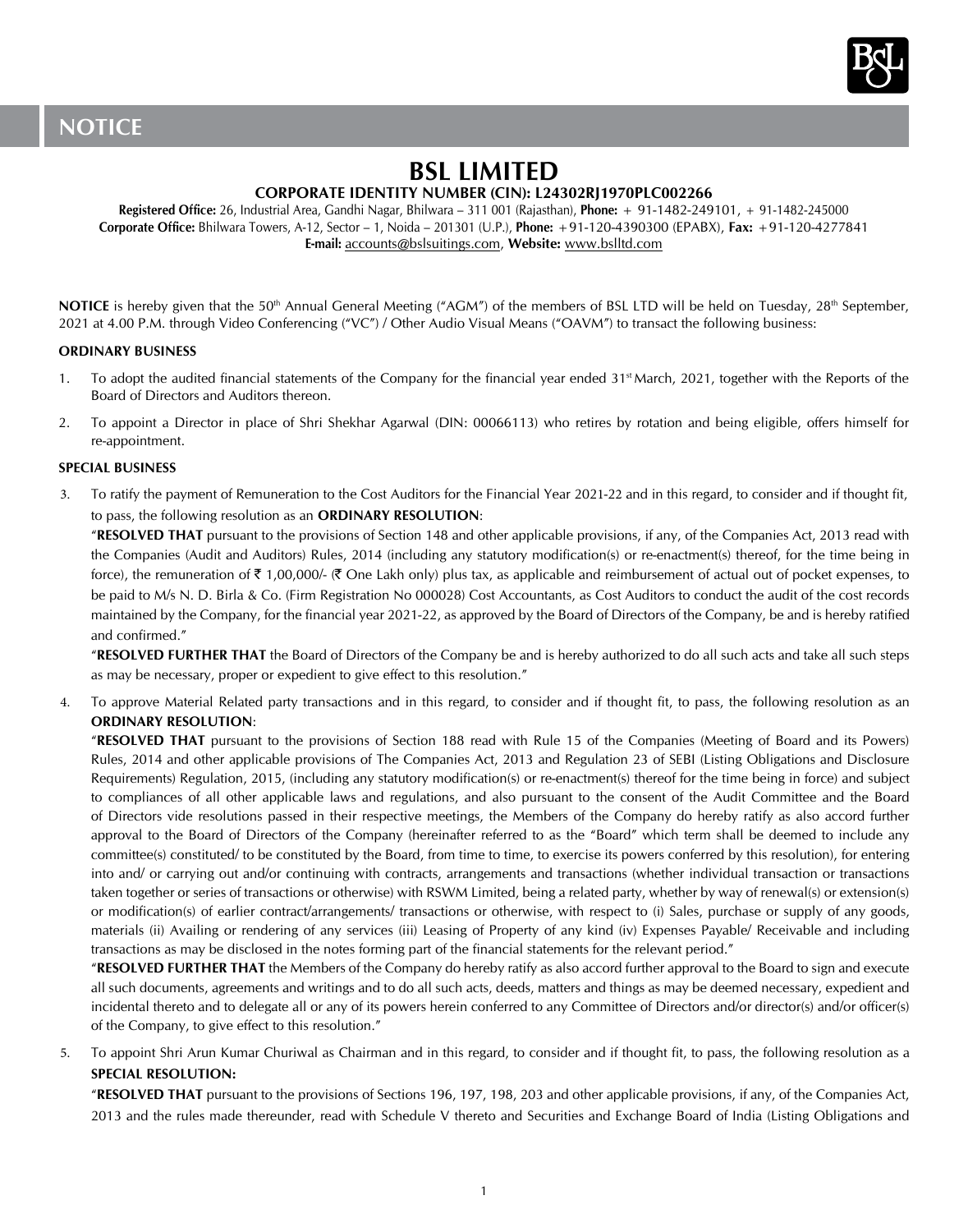Disclosure Requirements) Regulations, 2015 (including any statutory modification(s) or re-enactment(s) thereof for the time being in force) and pursuant to relevant provisions of Articles of Association of Company and all other applicable rules, Laws and acts (if any) and subject to all other requisite approvals, permissions and sanctions and subject to such conditions as may be prescribed by any of the concerned authorities (if any) while granting such approvals as may be applicable, the consent of the members of the company be and is hereby accorded for the appointment of Shri Arun Kumar Churiwal (DIN: 00001718) as Chairman of the Company for a period of three years with effect from 1<sup>st</sup> September, 2021 on the terms and conditions, remuneration, benefits, amenities and stipulations as mentioned hereunder and also contained in the Agreement to be entered into between the Company and Shri Arun Kumar Churiwal as per the recommendation of Nomination & Remuneration Committee with liberty to the Board of Directors to alter and vary the terms and conditions of appointment and / or remuneration, subject to the same not exceeding the limits specified under Schedule V of the Companies Act, 2013 and/ or any statutory modification(s) or re-enactment(s) thereof."

| Period of Agreement<br>1) |                              |                              | From 1 <sup>st</sup> September, 2021 to 31 <sup>st</sup> August, 2024                                                                                                                                                                                                                   |  |  |
|---------------------------|------------------------------|------------------------------|-----------------------------------------------------------------------------------------------------------------------------------------------------------------------------------------------------------------------------------------------------------------------------------------|--|--|
| 2)                        | Name, Position & Designation |                              | Shri Arun Kumar Churiwal, Chairman                                                                                                                                                                                                                                                      |  |  |
| Duties<br>2A)             |                              |                              | The Chairman shall be subject to the Superintendence, Control and direction of the Board of<br>Directors be entrusted with substantial powers of management and shall have control and be<br>responsible for the general conduct and management of the business affairs of the company. |  |  |
| 3)                        | Remuneration                 |                              | He shall be entitled to the following emoluments, benefits and perquisites during the period<br>of his employment subject to the ceiling limits laid down in Section 197, Section 198 and<br>Schedule V of the Companies Act, 2013:                                                     |  |  |
|                           | А.                           | Salary                       | ₹ 6,90,000/- (Rupees Six Lacs Ninety Thousand only) per month in the scale of $(3, 6, 90, 000/2)$<br>75,000/- - 8,40,000/-).                                                                                                                                                            |  |  |
|                           | В.                           | Commission                   | 1% of Net profits of the Company.                                                                                                                                                                                                                                                       |  |  |
|                           | C.                           | Perquisites                  | In addition to the aforesaid salary, Mr. Arun Kumar Churiwal shall also be entitled to such<br>perquisites as per Rules of the Company as under:-                                                                                                                                       |  |  |
|                           |                              |                              | <b>PART-A</b>                                                                                                                                                                                                                                                                           |  |  |
| i)                        | Housing                      |                              | The expenditure incurred by the company on hiring unfurnished accommodation for the<br>Chairman will be subject to the following ceiling :-                                                                                                                                             |  |  |
|                           |                              |                              | At Kolkata - 50% of the salary.                                                                                                                                                                                                                                                         |  |  |
|                           |                              |                              | In case the accommodation is owned by the company, 10% of the salary of the Chairman<br>shall be deducted.                                                                                                                                                                              |  |  |
|                           |                              |                              | In case no accommodation is provided by the company, the house rent allowance payable to<br>the Chairman shall be subject to the ceiling laid down in para (a) above.                                                                                                                   |  |  |
|                           |                              |                              | The expenditure incurred by the company on Gas, Electricity, Water and Furnishing will be<br>valued as per the Income Tax Rules 1962. This shall however, to be subject to a ceiling of<br>10% of the salary of the Chairman.                                                           |  |  |
| ii)                       |                              | <b>Medical Reimbursement</b> | Expenses incurred for self and family subject to a ceiling of one month's salary in a year                                                                                                                                                                                              |  |  |
| iii)                      |                              | Leave Travel Concession      | For self and his family, once in a year incurred in accordance with the rules specified by the<br>company.                                                                                                                                                                              |  |  |
| iv)                       |                              | Club Fees                    | Fees of clubs subject to a maximum of two clubs. This will not include admission and life<br>membership fees.                                                                                                                                                                           |  |  |
| V)                        |                              | Personal Accident Insurance  | Premium not to exceed ₹ 5000/- per annum.                                                                                                                                                                                                                                               |  |  |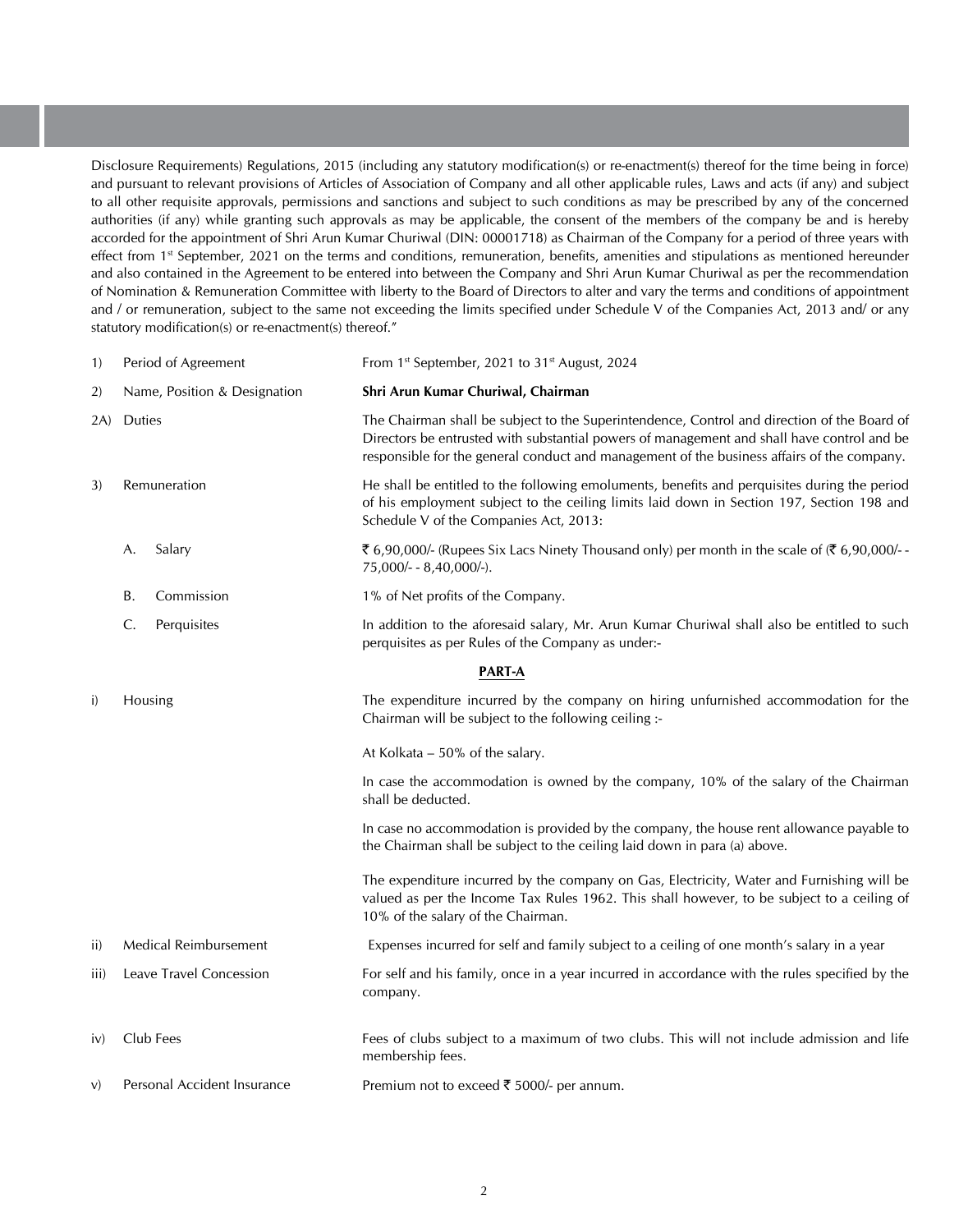

## **PART-B**

- i) Gratuity not exceeding half a month's salary for each completed year of service.
- ii) Contribution to the Provident Fund, Superannuation Fund or Annuity Fund (as per Company Rules).
- iii) Encashment of leave as per Company Rules.

 These benefits shall not be included in the computation of ceiling on remuneration above.

#### **PART-C**

i) Company Car The Use of Company car with chauffeur for official purposes. Such use will not be considered as a perquisite. ii) Residential & Mobile Telephone Use of Residential & Mobile Telephone for Company's business. Such use will not be considered as a perquisite.

#### **REIMBURSEMENT OF EXPENSES**:

Apart from the remuneration as aforesaid Shri Arun Kumar Churiwal shall also be entitled to reimbursement of such expenses as are genuinely and actually incurred in discharge of his duties efficiently in connection with the business of the Company.

#### D. **MINIMUM REMUNERATION** :

Notwithstanding anything to the contrary herein contained where in any financial year, the company has no profits or its profits are inadequate, the company will pay remuneration by way of salary and perquisites as specified under items 3A and 3B above or as prescribed under Section II, Part-II of Schedule V of the Companies Act, 2013, whichever is applicable as per Law.

## **SITTING FEE ETC** :

- E. No sitting fees shall be paid to Shri Arun Kumar Churiwal for attending the meetings of Board of Directors or any committee thereof of the company. He shall be liable to retire by rotation.
- F. The overall remuneration including perquisites shall be within the limits as specified under Schedule-V of the Companies Act, 2013.
- G. Termination of appointment The appointment may be terminated by either party giving three months prior notice.

"**RESOLVED FURTHER THAT** in the event of any statutory amendment, modification or relaxation by the Central Government to Schedule V of the Companies Act, 2013,or any other relevant Statutory enactment(s) thereof in this regard, the Board of Directors be and is hereby authorized to vary or increase the remuneration including salary, commission, perquisites, allowances etc. within such prescribed limit subject to that the same does not exceed the ceiling as provided in the said resolution and the said agreement between the Company and Shri Arun Kumar Churiwal be suitably amended to give effect to such modification, relaxation or variation without any further reference to the members for their approval."

"**RESOLVED FURTHER THAT** the Board of Directors be and is hereby authorized to take such steps and do all such acts, deeds, matters and things as may be considered necessary, proper and expedient to give effect to this Resolution."

6. To appoint Shri Nivedan Churiwal as Managing Director and in this regard, to consider and if thought fit, to pass, the following resolution as a **SPECIAL RESOLUTION:** 

"**RESOLVED THAT** pursuant to the provisions of Sections 196, 197, 198, 203 and other applicable provisions, if any, of the Companies Act, 2013 and the rules made thereunder, read with Schedule V thereto and Securities and Exchange Board of India (Listing Obligations and Disclosure Requirements) Regulations, 2015 (including any statutory modification(s) or re-enactment(s) thereof for the time being in force) and pursuant to relevant provisions of Articles of Association of Company and all other applicable rules, Laws and acts (if any) and subject to all other requisite approvals, permissions and sanctions and subject to such conditions as may be prescribed by any of the concerned authorities (if any) while granting such approvals as may be applicable, the consent of the members of the company be and is hereby accorded for the appointment of Shri Nivedan Churiwal (DIN 00001749) as Managing Director of the Company for a period of three years with effect from 26<sup>th</sup> July, 2021 on the terms and conditions, remuneration, benefits, amenities and stipulations as mentioned hereunder and also contained in the Agreement to be entered into between the Company and Shri Nivedan Churiwal as per the recommendation of Nomination & Remuneration Committee with liberty to the Board of Directors to alter and vary the terms and conditions of appointment and / or remuneration, subject to the same not exceeding the limits specified under Schedule V of the Companies Act, 2013 and/ or any statutory modification(s) or re-enactment(s) thereof."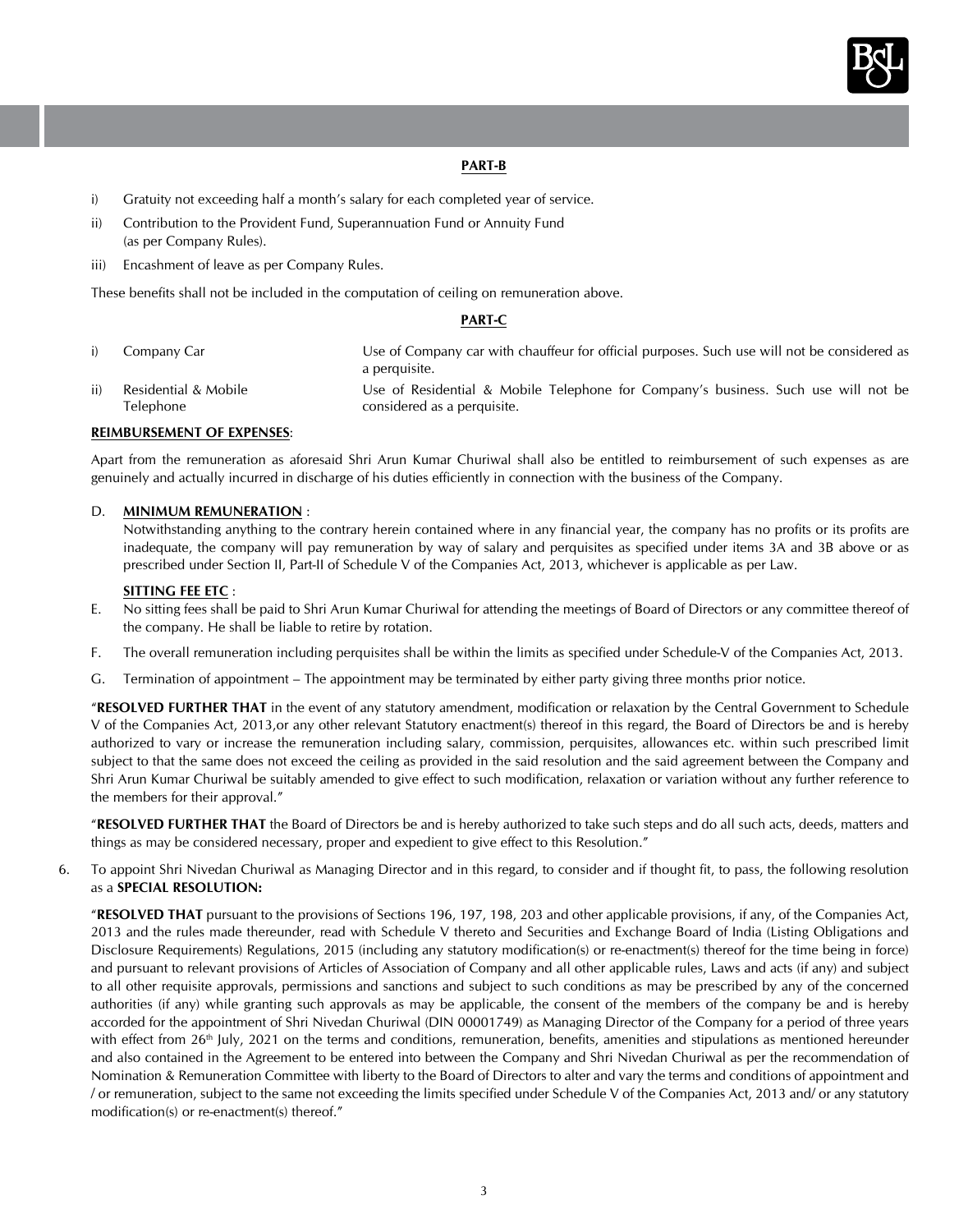| 1)   | Period of Agreement                            |                              | From 26 <sup>th</sup> July, 2021 to 25 <sup>th</sup> July, 2024                                                                                                                                                                                                                                                                                            |  |  |
|------|------------------------------------------------|------------------------------|------------------------------------------------------------------------------------------------------------------------------------------------------------------------------------------------------------------------------------------------------------------------------------------------------------------------------------------------------------|--|--|
| 2)   | Name, Position & Designation                   |                              | Shri Nivedan Churiwal, Managing Director                                                                                                                                                                                                                                                                                                                   |  |  |
| 2A)  | Nature of Duties                               |                              | Shri Nivedan Churiwal shall perform and discharge all such duties and responsibilities as may from<br>time to time be assigned and entrusted to him by the Board of Directors. He shall exercise all such<br>powers as may be required by and be granted to him for the proper performance, discharge and<br>execution of his duties and responsibilities. |  |  |
| 3)   | Remuneration                                   |                              | He shall be entitled to the following emoluments, benefits and perquisites during the period of his<br>employment subject to the ceiling limits laid down in Section 197, Section 198 and Schedule V of<br>the Companies Act, 2013:                                                                                                                        |  |  |
|      | А.                                             | Salary                       | ₹ 5,90,000/- (Rupees Five Lacs Ninety Thousand only) per month in the scale of $(3, 5, 90, 000/2)$<br>75,000/- - 7,40,000/-).                                                                                                                                                                                                                              |  |  |
|      | В.                                             | Commission                   | 1% of Net profits of the Company.                                                                                                                                                                                                                                                                                                                          |  |  |
|      | $\mathsf{C}$                                   | Perquisites                  | In addition to the aforesaid salary, Mr. Nivedan Churiwal shall also be entitled to such perquisites<br>as per Rules of the Company as under :-                                                                                                                                                                                                            |  |  |
|      |                                                |                              | Part-A                                                                                                                                                                                                                                                                                                                                                     |  |  |
| i)   | Housing                                        |                              | The expenditure incurred by the company on hiring unfurnished accommodation for the Managing<br>Director will be subject to the following ceiling :-<br>At Kolkata - 50% of the salary.                                                                                                                                                                    |  |  |
|      |                                                |                              | In case the accommodation is owned by the company, 10% of the salary of Managing Director shall<br>be deducted by the company.                                                                                                                                                                                                                             |  |  |
|      |                                                |                              | In case no accommodation is provided by the company, the house rent allowance payable to the<br>Managing Director shall be subject to the ceiling laid down in para (a) above.                                                                                                                                                                             |  |  |
|      |                                                |                              | The expenditure incurred by the Company on Gas, Electricity, Water and furnishing will be valued<br>as per the Income Tax Rules 1962. This shall however, to be subject to the ceiling of 10% of the<br>salary of Managing Director.                                                                                                                       |  |  |
| ii)  |                                                | <b>Medical Reimbursement</b> | Expenses incurred for self and his family subject to a ceiling of one month's salary in a year                                                                                                                                                                                                                                                             |  |  |
| iii) |                                                | Leave Travel Concession      | For self and his family, once in a year incurred in accordance with any rules specified by the<br>company.                                                                                                                                                                                                                                                 |  |  |
| iv)  |                                                | Club Fees                    | Fees of clubs subject to a maximum of two clubs. This will not include admission and life<br>membership fees.                                                                                                                                                                                                                                              |  |  |
| V)   |                                                | Personal Accident Insurance  | Premium not to exceed ₹ 5,000/- per annum.                                                                                                                                                                                                                                                                                                                 |  |  |
| vi)  |                                                | Life Insurance Premium       |                                                                                                                                                                                                                                                                                                                                                            |  |  |
|      | (SBI Life Insurance Company<br>Limited)        |                              | Premium not to exceed ₹ 10,02,000 per annum.                                                                                                                                                                                                                                                                                                               |  |  |
|      | PNB MetLife India Insurance<br>Company Limited |                              | Premium not to exceed ₹ 10,45,000 per annum.                                                                                                                                                                                                                                                                                                               |  |  |

#### **Part-B**

- i) Gratuity not exceeding half a month's salary for each completed year of service.
- ii) Contribution to the Provident Fund, Superannuation Fund or Annuity Fund (as per Company Rules).
- iii) Encashment of leave as per Company Rules.

 These benefits shall not be included in the computation of ceiling on remuneration above.

# **Part-C**

- i) Company Car Use of Company car with chauffeur for official purposes, such use will not be considered as a perquisite.
- ii) Residential & Mobile Telephone Use of Residential Telephone for Company's business. Such use will not be considered as a perquisite.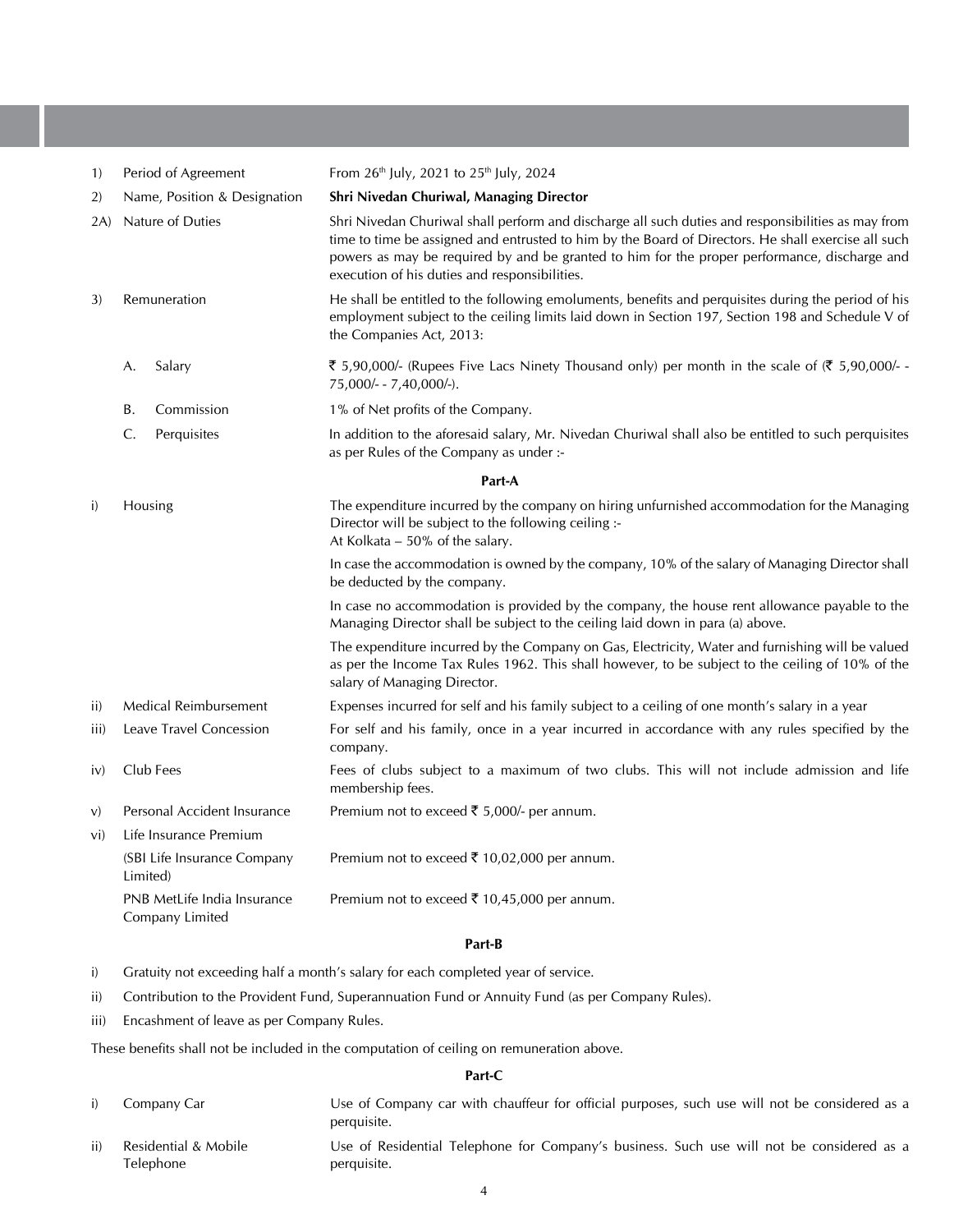

#### 4) **Minimum Remuneration :**

Notwithstanding anything to the contrary herein contained where in any financial year, the company has no profits or its profits are inadequate, the company will pay remuneration by way of salary and perquisites as specified under items 3A and 3B above or as prescribed under Section II, Part-II of Schedule V of the Companies Act, 2013, whichever is applicable as per Law.

#### 5) **Sitting Fee Etc :**

No sitting fees shall be paid to Shri Nivedan Churiwal for attending the meetings of Board of Directors or any committee thereof of the Company. He shall not be liable to retire by rotation.

- 6) The overall remuneration including perquisites shall be within the limits as specified under Schedule-V of the Companies Act, 2013.
- 7) Termination of appointment The appointment may be terminated by either party giving three months prior notice.

"**RESOLVED FURTHER THAT** in the event of any statutory amendment, modification or relaxation by the Central Government to Schedule V of the Companies Act, 2013,or any other relevant Statutory enactment(s) thereof in this regard, the Board of Directors be and is hereby authorized to vary or increase the remuneration including salary, commission, perquisites, allowances etc. within such prescribed limit subject to that the same does not exceed the ceiling as provided in the said resolution and the said agreement between the Company and Shri Nivedan Churiwal be suitably amended to give effect to such modification, relaxation or variation without any further reference to the members for their approval."

"**RESOLVED FURTHER THAT** the Board of Directors be and is hereby authorized to take such steps and do all such acts, deeds, matters and things as may be considered necessary, proper and expedient to give effect to this Resolution."

7. To appoint Shri Praveen Jain as Director (Operations) and in this regard, to consider and if thought fit, to pass, the following resolution as a **SPECIAL RESOLUTION:** 

"**RESOLVED THAT** pursuant to the provisions of Section 152 and all other applicable provisions, if any, of the Companies Act, 2013 (hereinafter referred to as 'the Act') and the relevant Rules made thereunder (including any statutory modification(s) or re-enactment thereof, for the time being in force), and the applicable Regulations under the Securities and Exchange Board of India (Listing Obligations and Disclosure Requirements) Regulations, 2015, the provisions of the Articles of Association of the Company, Shri Praveen Jain (DIN: 09196198), who was appointed as an additional director and designated as a Director (Operations) by the Board of Directors of the Company at their meeting held on  $7<sup>th</sup>$  June, 2021, based on the recommendation of the Nomination and Remuneration Committee of the Board and who holds office as such up to the date of ensuing Annual General Meeting, be and is hereby appointed as a Director of the Company liable to retire by rotation."

"**RESOLVED FURTHER THAT** in accordance with the recommendations of the Nomination and Remuneration Committee of the Board of Directors and pursuant to the provisions of Sections 196, 197, 198 and 203 of the Act, read with Schedule V to the Act, and other applicable provisions, if any, of the Act and the rules made thereunder, (including any statutory modification(s) or re-enactment thereof, for the time being in force), the Articles of Association of the Company, consent of the Members be and is hereby accorded to the appointment of Shri Praveen Jain as a Director (Operations) of the Company for a period effective from  $7<sup>th</sup>$  June, 2021 to 6<sup>th</sup> June, 2024 on the terms and conditions including remuneration as mentioned hereunder, with liberty to the Board of Directors to alter and vary the terms and conditions of the appointment and/ or remuneration based on the recommendation of the Nomination & Remuneration Committee, subject to the same not exceeding the limits specified under Section 197 read with Schedule V of the Companies Act, 2013 (including any statutory modification(s) or re-enactment thereof for the time being in force)."

| 1)  | Period of Agreement          | From $7th$ June, 2021 to $6th$ June, 2024                                                                                                                                                                                                                                                                                                                         |
|-----|------------------------------|-------------------------------------------------------------------------------------------------------------------------------------------------------------------------------------------------------------------------------------------------------------------------------------------------------------------------------------------------------------------|
| 2)  | Name, Position & Designation | Shri Praveen Jain, Director (Operations)                                                                                                                                                                                                                                                                                                                          |
| 2A) | Duties                       | The Director (Operations) shall be subject to the Superintendence, Control and direction of the<br>Board of Directors be entrusted with substantial powers of management and shall have control over<br>entire operations of the Company and be responsible for the general conduct and management of<br>the business affairs of the company on day to day basis. |
| 3)  | Remuneration                 | He shall be entitled to the following emoluments, benefits and perquisites during the period of his<br>employment subject to the ceiling limits laid down in Section 197, Section 198 and Schedule V of<br>the Companies Act, 2013:                                                                                                                               |
|     | Salary (Basic)<br>A.         | ₹ 2,60,000/- (Rupees Two Lakhs Sixty Thousand only) per month in the scale of $(2,60,000/-$<br>$60000/- - 380000/-$ ).                                                                                                                                                                                                                                            |
|     | Special Allowance<br>В.      | $\bar{\xi}$ 1,30,000/- (Rupees One Lakh Thirty Thousand only) per month.                                                                                                                                                                                                                                                                                          |
|     | Perquisites                  | In addition to the aforesaid salary, Mr. Praveen Jain shall also be entitled to such perquisites as per<br>Rules of the Company as under:-                                                                                                                                                                                                                        |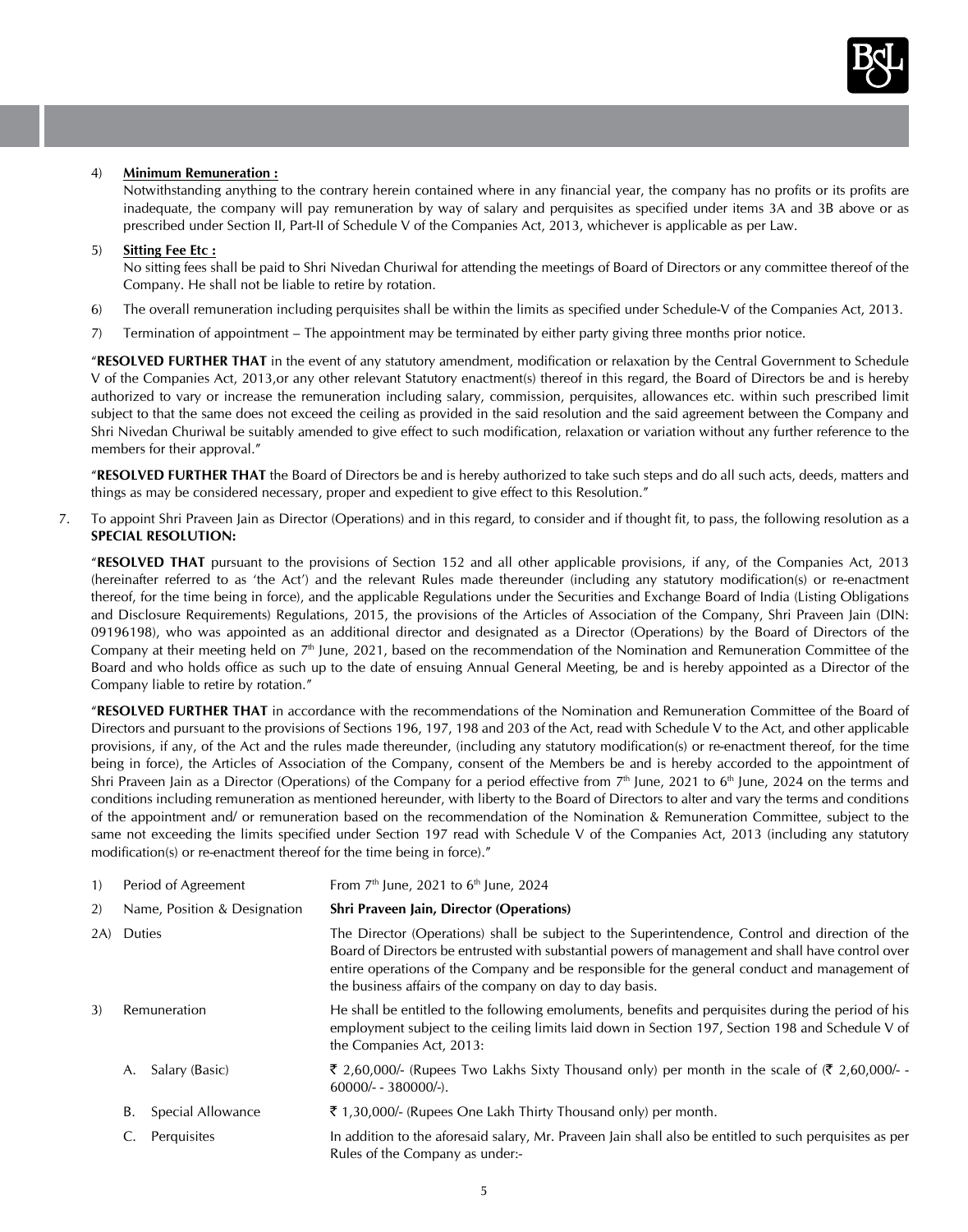|      | <b>PART-A</b>                |                                                                                                                                                                                                                                            |  |  |  |
|------|------------------------------|--------------------------------------------------------------------------------------------------------------------------------------------------------------------------------------------------------------------------------------------|--|--|--|
| i)   | <b>Housing</b>               | The expenditure incurred by the company on hiring unfurnished accommodation for the<br>a)<br>Director (Operations) will be subject to the following ceiling :-<br>At Bhilwara – 25% of the Basic salary.                                   |  |  |  |
|      |                              | b)<br>In case the accommodation is owned by the company, 10% of the salary of the Director<br>(Operations) shall be deducted.                                                                                                              |  |  |  |
|      |                              | In case no accommodation is provided by the company, the house rent allowance payable to<br>the Director (Operations) shall be subject to the ceiling laid down in para (a) above.                                                         |  |  |  |
|      |                              | The expenditure incurred by the company on Gas, Electricity, Water and Furnishing will be<br>valued as per the Income Tax Rules 1962. This shall however, to be subject to a ceiling of 10%<br>of the salary of the Director (Operations). |  |  |  |
| ii)  | <b>Medical Reimbursement</b> | Expenses incurred for self and family subject to a ceiling of 5% of Basic salary in a year.                                                                                                                                                |  |  |  |
| iii) | Leave Travel Concession      | For self and his family, once in a year subject to a ceiling of 5% of Basic salary in a year.                                                                                                                                              |  |  |  |
| iv)  | Club Fees                    | Fees of clubs subject to a maximum of two clubs. This will not include admission and life<br>membership fees.                                                                                                                              |  |  |  |
| V)   | Personal Accident Insurance  | Premium not to exceed ₹ 5000/- per annum.                                                                                                                                                                                                  |  |  |  |

# **PART-B**

i) Gratuity not exceeding half a month's salary for each completed year of service.

- ii) Contribution to the Provident Fund, Superannuation Fund or Annuity Fund (as per Company Rules).
- iii) Encashment of leave as per Company Rules.

 These benefits shall not be included in the computation of ceiling on remuneration above.

## **PART-C**

|     | Company Car | Use of Company car with chauffeur for official purposes. Such use will not be considered a<br>perquisite.                                     |
|-----|-------------|-----------------------------------------------------------------------------------------------------------------------------------------------|
| ii) |             | Residential & Mobile Telephone Use of Residential & Mobile Telephone for Company's business. Such use will not be considered<br>a perquisite. |

## **REIMBURSEMENT OF EXPENSES**:

Apart from the remuneration as aforesaid Shri Praveen Jain shall also be entitled to reimbursement of such expenses as are genuinely and actually incurred in discharge of his duties efficiently in connection with the business of the Company.

## D. **MINIMUM REMUNERATION** :

Notwithstanding anything to the contrary herein contained where in any financial year, the company has no profits or its profits are inadequate, the company will pay remuneration by way of salary and perquisites as specified under items 3A and 3B above or as prescribed under Section II, Part-II of Schedule V of the Companies Act, 2013, whichever is less.

#### E. **SITTING FEE ETC** :

No sitting fees shall be paid to Shri Praveen Jain for attending the meetings of Board of Directors or any committee thereof of the company. He shall be liable to retire by rotation.

- F. The overall remuneration including perquisites shall be within the limits as specified under Schedule-V of the Companies Act, 2013.
- G. Termination of appointment The appointment may be terminated by either party giving three months prior notice.

"**RESOLVED FURTHER THAT** the Board of Directors of the Company be and is hereby authorised to do all such acts, deeds and matters and things as, in its absolute discretion, it may consider necessary, expedient and desirable to give effect to this resolution."

Place :Bhilwara (Rajasthan) Date: 7<sup>th</sup> June, 2021 **Regd. Office:** 26, Industrial Area, Gandhi Nagar, Bhilwara-311001 (Rajasthan) By order of the Board For **BSL Limited** Sd/- **(AANCHAL PATNI)** Company Secretary M. No.: ACS-43134

6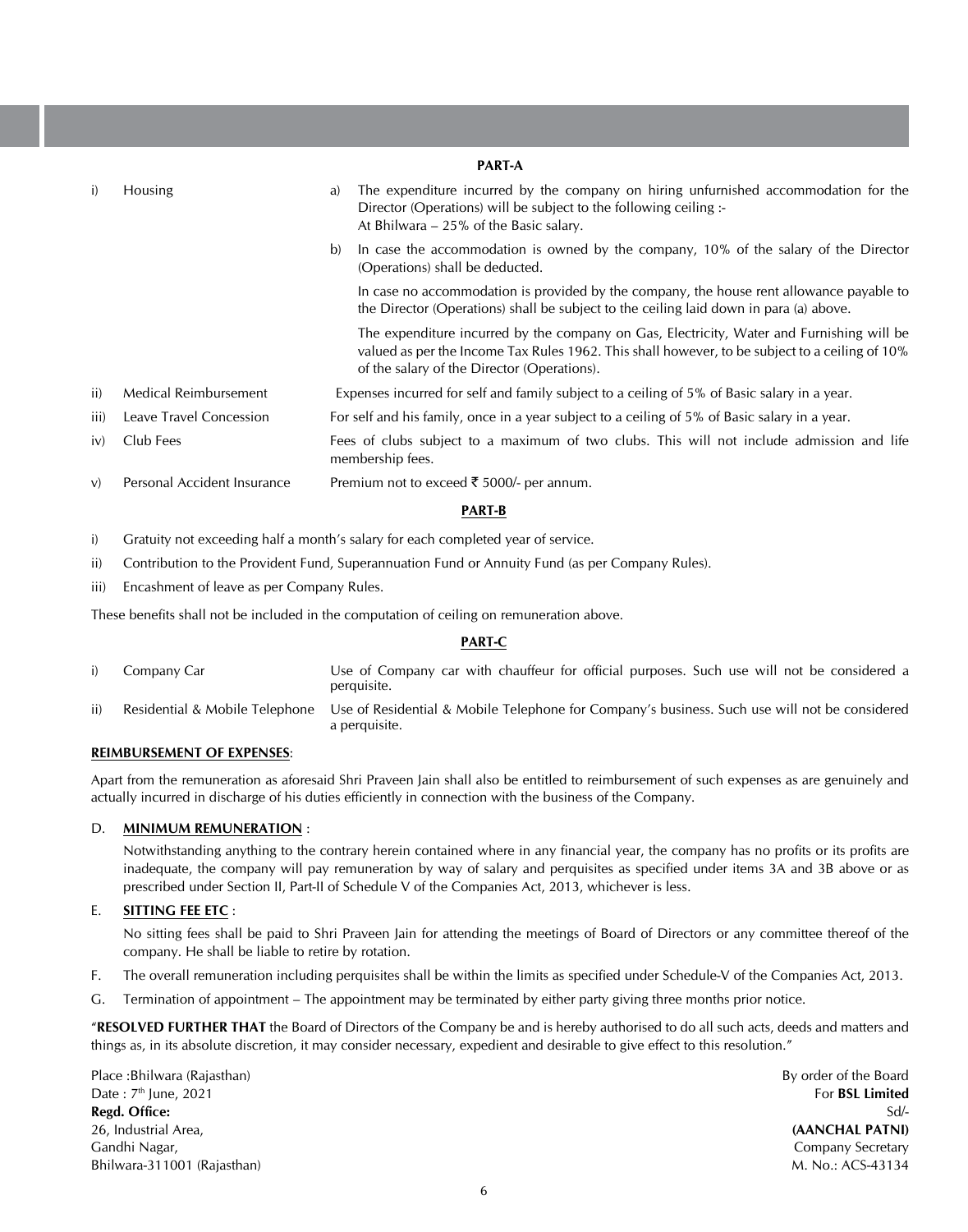

## **NOTES:**

- 1. The relevant Explanatory Statement pursuant to Section 102 of the Companies Act, 2013, in respect of special business under Item Nos. 3 to 7 and relevant details as required under Regulation 36(3) of Securities and Exchange Board of India (Listing Obligations and Disclosure Requirements) Regulations, 2015 ("Listing Regulations") and Secretarial Standard On General meetings are annexed hereto.
- 2. In view of the COVID-19 pandemic, the Ministry of Corporate Affairs ('MCA') issued General Circular Nos.14/2020, 17/2020 and 20/2020 dated 8th April, 2020, 13th April 2020 and 5th May, 2020, respectively and by General Circular No. 02/2021 dated 13th January, 2021, allowed companies whose AGMs were due to be held in the year 2020 or become due in the year 2021, to conduct their AGMs on or before 31.12.2021, in accordance with the requirements provided in paragraphs 3 and 4 of the General Circular No. 20/2020 ("MCA Circulars"). The Securities and Exchange Board of India ('SEBI') also issued Circular No. SEBI/HO/CFD/CMD1/CIR/P/2020/79 dated 12th May, 2020 the validity of which has been extended till 31st December, 2021 by SEBI, vide its Circular No. SEBI/HO/CFD/ CMD2/CIR/P/2021/11 dated 15th January, 2021 ("SEBI Circulars"). In compliance with these Circulars, provisions of the Act and the SEBI (Listing Obligations and Disclosure Requirements) Regulations, 2015 ("Listing Regulations"), the 50<sup>th</sup> AGM of the Company is being conducted through VC/OAVM Facility, which does not require physical presence of members at a common venue. The Members can attend and participate in the AGM through VC/OAVM only. Further, the Company will be availing remote e-voting/ e-voting system for casting vote during AGM from National Securities Depository Limited (NSDL).
- 3. In terms of the MCA Circulars since the physical attendance of Members has been dispensed with, there is no requirement of appointment of proxies. Accordingly, the facility of appointment of proxies by Members under Section 105 of the Act will not be available for the 50<sup>th</sup> AGM. However, in pursuance of Section 112 and Section 113 of the Act, representatives of the Members may be appointed for the purpose of voting through remote e-Voting, for participation in the 50<sup>th</sup> AGM through VC/OAVM Facility only. Therefore, attendance slip and route map are not annexed to this notice.
- 4. M/s SSMS & Associates, Chartered Accountants (FRN: 019351C), Chartered Accountants, the Statutory Auditors of the Company will hold office until the conclusion of the 51th Annual General Meeting of the Company to be held in the year 2022. Pursuant to the notification dated 7th May, 2018, issued by Ministry of Corporate Affairs, the requirement for ratification of appointment of Statutory Auditors by the shareholders at every Annual General Meeting has been done away with. In view of the above, ratification by the members for continuance of their appointment in the ensuing Annual General Meeting is not being sought.
- 5. Corporate members are requested to send at bslagm@bslsuitings.com, a duly certified copy (PDF/JPEG format) of the Board Resolution authorizing their representative to attend and vote at the Annual General Meeting, pursuant to Section 113 of the Act.In case of joint holders attending the Meeting, only such joint holder who is higher in the order of names will be entitled to vote.
- 6. The Register of Directors and Key Managerial Personnel and their shareholding maintained under Section 170 of the Companies Act, 2013, the Register of Contracts or Arrangements in which the directors are interested, maintained under Section 189 of the Companies Act, 2013, and the relevant documents referred to in the Notice will be available electronically for inspection by the members during the AGM.

All documents referred to in the Notice will also be available electronically for inspection without any fee by the members from the date of circulation of this Notice up to the date of AGM. Members seeking to inspect such documents can send an email to bslagm@bslsuitings.com at least seven days prior to the date of AGM.

- 7. The Register of Members and Share Transfer Books of the Company will remain closed from Wednesday, 22nd September, 2021 to Tuesday, 28<sup>th</sup> September, 2021 (both days inclusive) for the purpose of AGM.
- 8. The Company's Registrar and Transfer Agent (RTA) for its Share Registry Work (Physical and Electronic) is MCS Share Transfer Agent Limited, having its office at F-65, First Floor, Okhla Industrial Area, Phase-I, New Delhi-110020, Phone: 011-41406149 – 52, Fax: 011-41709881, E-mail Id: helpdeskdelhi@mcsregistrars.com.
- 9. Mr. Manoj Maheshwari, a Practicing Company Secretary (Certificate of Practice No. 1971, Membership No. FCS 3355), Partner, M/s. V.M. & Associates has been appointed as the Scrutinizer to scrutinize the e-voting and remote e-voting process in a fair and transparent manner
- 10. Members are requested to:
	- 1. Ouote their Identification number/ folio number in all correspondence with the Company/ Registrar & Share Transfer Agent (RTA).
	- 2. Notify immediately and change in their address and their mandate, at the Registered Office of the Company / Registrar & Share Transfer Agent (RTA).
- 11. Members who hold shares in physical form in multiple folios, in identical names or joint holding in the same order of names are requested to send share certificates to Share Transfer Agent of the Company, for consolidation into a single folio.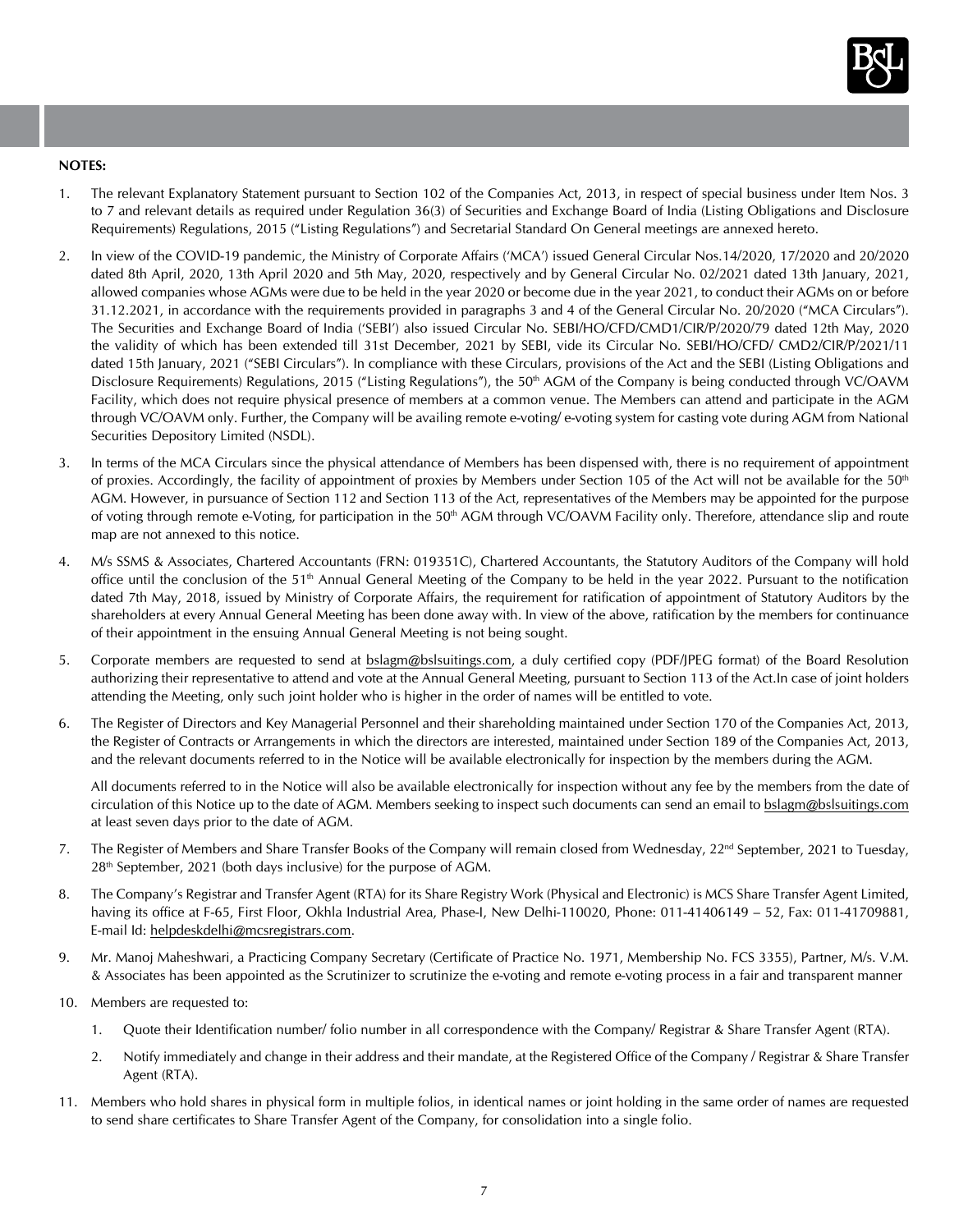#### **12. Request for Dematerialization of Physical Shares**

The SEBI had vide their Notification No. SEBI/LAD-NRO/GN/2018/24 dated 8th June, 2018 and further PR No.: 51/2018 dated 3<sup>rd</sup> December, 2018, also mandated that with effect from 1<sup>st</sup> April, 2019, transfer of shares of a listed Company shall be in dematerialized form only. Hence, you are requested to get your physical shareholding dematerialized. The Company will not accept the request of physical transfer. However the said notification shall not affect the process of transmission and transposition of shares.

- 13. The members desirous of appointing their nominee as per section 72 of the Companies Act, 2013 for the Equity Shares held by them in physical, may apply in the nomination form (Form No SH 13), which can be procured from the Registrar and Share Transfer Agent, "M/s MCS SHARE TRANSFER AGENT LTD". The Members holding shares in demat form may contact their respective depository participants for making such nominations.
- 14. Members may avail the facility of Electronic Clearing Service (ECS) for receipt of dividends. The said facility is available at specified locations. Members holding shares in dematerialized mode are requested to contact their respective depository participants for availing ECS facility. Members holding shares in physical form and desirous of availing ECS facility are requested to write to the Company for details.
- 15. Members are hereby informed that all dividends which remain unclaimed/ unpaid over a period of 7 years from the date of transfer to the unpaid dividend account of the company have to be transferred by the Company to the Investor Education & Protection Fund (IEPF) constituted by the Central Government under Section 125(1) of companies Act, 2013. Accordingly, the shareholders who have not encashed the dividend warrants so far from the financial year 2013-2014 onwards are requested to make their claims to the Company. The Company has uploaded the details of unpaid and unclaimed amounts lying with the Company on the website of the Company, and also on the website of the Ministry of Corporate Affairs.
- 16. To prevent fraudulent transactions, members are advised to exercise due diligence and notify the Company of any change in address or demise of any member as soon as possible. Members are also advised not to leave their demat account(s) dormant for long. Periodic statement of holdings should be obtained from the concerned Depository Participant and holdings should be verified.

## **17. Dispatch of Annual Report through Electronic Mode:**

In accordance with, the General Circular No. 20/2020 dated 5<sup>th</sup> May, 2020 read with General Circular No. 02/2021 dated 13th January, 2021 issued by MCA and Circular No. SEBI/HO/CFD/CMD2/CIR/P/2021/11 dated 15th January, 2021 issued by SEBI, owing to the difficulties involved in dispatching of physical copies of the financial statements (including Report of Board of Directors, Auditor's report or other documents required to be attached therewith), such statements including the Notice of AGM are being sent in electronic mode to Members whose e-mail address is registered with the Company or the Depository Participant(s). Members may note that the Notice and Annual Report 2020-21 will also be available on the Company's website www.bslltd.com, websites of the Stock Exchanges, i.e., BSE Limited and National Stock Exchange of India Limited at www.bseindia.com and www.nseindia.com respectively.

## **Process for those shareholders whose email ids are not registered with the depositories for procuring user id and password and registration of e mail ids for e-voting for the resolutions set out in this notice:**

| In case, Physical<br><b>Holding</b> | Send a duly signed request letter to the RTA of the Company i.e. MCS Share Transfer Agent Limited (Unit: BSL LTD.),<br>[F-6S, Okhla Industrial Area, Phase-I, New Delhi-110020 or email at admin@mcsregistrars.com and provide the<br>following details/documents for registering email address and Bank details: |
|-------------------------------------|-------------------------------------------------------------------------------------------------------------------------------------------------------------------------------------------------------------------------------------------------------------------------------------------------------------------|
|                                     | Folio No., Name of Shareholder and Mobile No.<br>a)                                                                                                                                                                                                                                                               |
|                                     | b) Copy of Share Certificate (Front and Back),                                                                                                                                                                                                                                                                    |
|                                     | c) Copy of PAN Card & Aadhar Card (self attested)                                                                                                                                                                                                                                                                 |
| In case, Demat                      | Please contact your depository- Participant (DP) and register email address and bank account details in your demat                                                                                                                                                                                                |
| Holding                             | account, as per the process advised by your DP.                                                                                                                                                                                                                                                                   |

#### **18. Voting through electronic means**

Pursuant to the provisions of Section 108 of the Companies Act, 2013 read with Rule 20 of the Companies (Management and Administration) Rules, 2014 (as amended) and Regulation 44 of SEBI (Listing Obligations & Disclosure Requirements) Regulations 2015 (as amended), and the Circulars issued by the Ministry of Corporate Affairs dated April 08, 2020, April 13, 2020 and May 05, 2020 the Company is providing facility of remote e-Voting to its Members in respect of the business to be transacted at the AGM. For this purpose, the Company has entered into an agreement with National Securities Depository Limited (NSDL) for facilitating voting through electronic means, as the authorized agency. The facility of casting votes by a member using remote e-Voting system as well as venue voting on the date of the AGM will be provided by NSDL.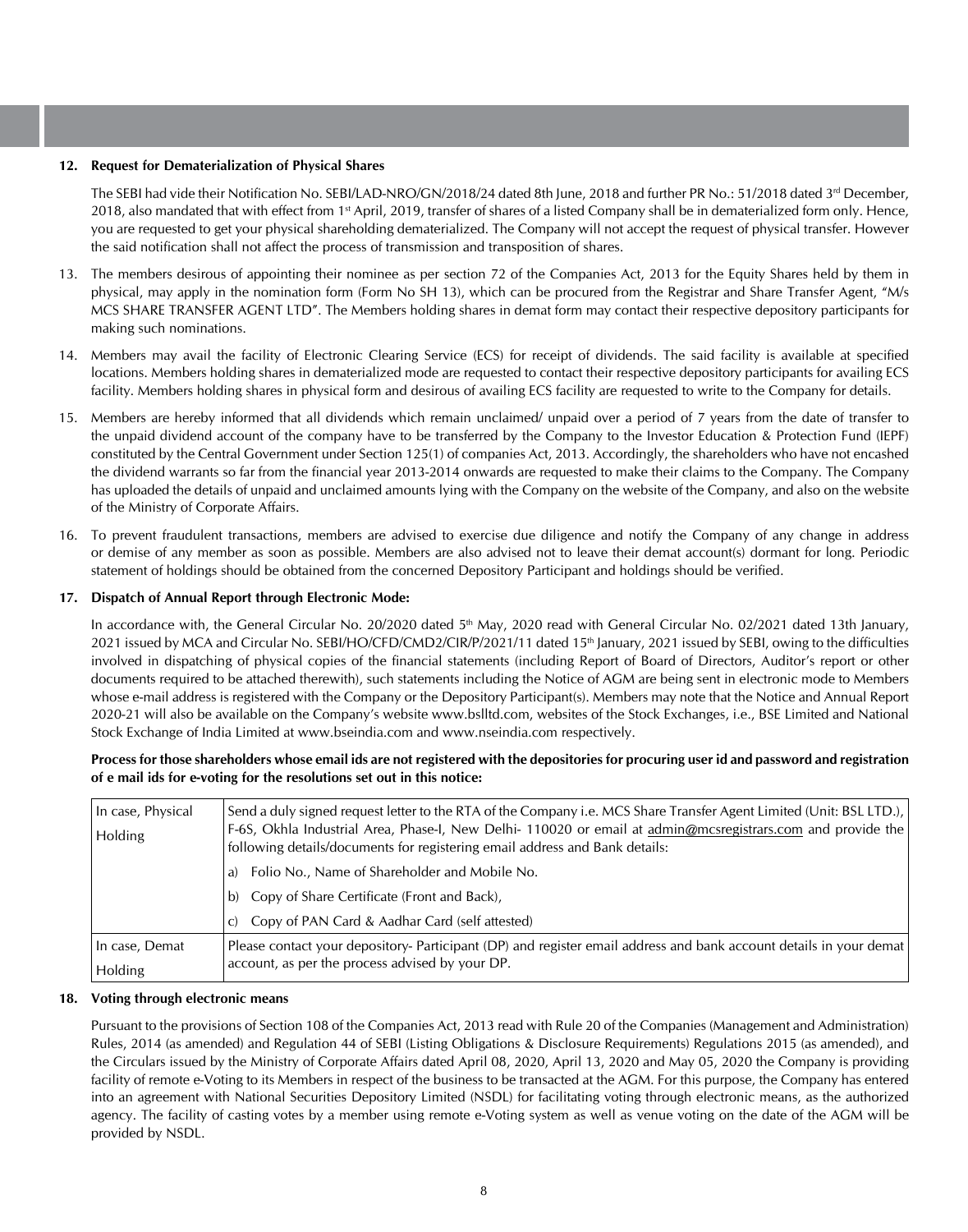

In line with the Ministry of Corporate Affairs (MCA) Circular No. 17/2020 dated April 13, 2020, the Notice calling the AGM has been uploaded on the website of the Company at www.bslltd.com. The Notice can also be accessed from the websites of the Stock Exchanges i.e. BSE Limited and National Stock Exchange of India Limited at www.bseindia.com and www.nseindia.com respectively and the AGM Notice is also available on the website of NSDL (agency for providing the Remote e-Voting facility) i.e. www.evoting.nsdl.com..

AGM has been convened through VC/OAVM in compliance with applicable provisions of the Companies Act, 2013 read with MCA Circular No. 14/2020 dated April 08, 2020 and MCA Circular No. 17/2020 dated April 13, 2020, MCA Circular No. 20/2020 dated May 05, 2020 and MCA Circular No. 2/2021 dated January 13, 2021.

The attendance of the Members attending the AGM through VC/OAVM will be counted for the purpose of reckoning the quorum under Section 103 of the Companies Act, 2013.

## **THE INSTRUCTIONS FOR MEMBERS FOR REMOTE E-VOTING AND JOINING GENERAL MEETING ARE AS UNDER:-**

The remote e-voting period begins on Friday, 24<sup>th</sup> September, 2021 at 09:00 A.M. and ends on Monday, 27<sup>th</sup> September, 2021 at 05:00 **P.M. The remote e-voting module shall be disabled by NSDL for voting thereafter. The Members, whose names appear in the Register of Members / Beneficial Owners as on the record date (cut-off date) i.e. Tuesday, 21st September, 2021, may cast their vote electronically. The voting right of shareholders shall be in proportion to their share in the paid-up equity share capital of the Company as on the cut-off date, being Tuesday, 21st September, 2021.**

## **How do I vote electronically using NSDL e-Voting system?**

*The way to vote electronically on NSDL e-Voting system consists of "Two Steps" which are mentioned below:*

## **Step 1: Access to NSDL e-Voting system**

## **A) Login method for e-Voting and joining virtual meeting for Individual shareholders holding securities in demat mode**

In terms of SEBI circular dated December 9, 2020 on e-Voting facility provided by Listed Companies, Individual shareholders holding securities in demat mode are allowed to vote through their demat account maintained with Depositories and Depository Participants. Shareholders are advised to update their mobile number and email Id in their demat accounts in order to access e-Voting facility.

Login method for Individual shareholders holding securities in demat mode is given below:

| Type of<br>shareholders                                                         | <b>Login Method</b>                                                                                                                                                                                                                                                                                                                                                                                                                                                                                                                                                                                                                                                                                                                                                                                                                                                                                                        |
|---------------------------------------------------------------------------------|----------------------------------------------------------------------------------------------------------------------------------------------------------------------------------------------------------------------------------------------------------------------------------------------------------------------------------------------------------------------------------------------------------------------------------------------------------------------------------------------------------------------------------------------------------------------------------------------------------------------------------------------------------------------------------------------------------------------------------------------------------------------------------------------------------------------------------------------------------------------------------------------------------------------------|
| Individual<br>Shareholders<br>holding securities<br>in demat mode<br>with NSDL. | 1. If you are already registered for <b>NSDL IDeAS facility</b> , please visit the e-Services website of NSDL. Open<br>web browser by typing the following URL: https://eservices.nsdl.com/ either on a Personal Computer or on a<br>mobile. Once the home page of e-Services is launched, click on the "Beneficial Owner" icon under "Login"<br>which is available under "IDeAS" section. A new screen will open. You will have to enter your User ID<br>and Password. After successful authentication, you will be able to see e-Voting services. Click on "Access"<br>to e-Voting" under e-Voting services and you will be able to see e-Voting page. Click on options available<br>against company name or e-Voting service provider - NSDL and you will be re-directed to NSDL e-Voting<br>website for casting your vote during the remote e-Voting period or joining virtual meeting & voting during<br>the meeting. |
|                                                                                 | 2. If the user is not registered for IDeAS e-Services, option to register is available at https://eservices.nsdl.com.<br>Select "Register Online for IDeAS" Portal or click at https://eservices.nsdl.com/SecureWeb/IdeasDirectReg.<br>jsp                                                                                                                                                                                                                                                                                                                                                                                                                                                                                                                                                                                                                                                                                 |
|                                                                                 | Visit the e-Voting website of NSDL. Open web browser by typing the following URL: https://www.evoting.<br>3.<br>nsdl.com/ either on a Personal Computer or on a mobile. Once the home page of e-Voting system is<br>launched, click on the icon "Login" which is available under 'Shareholder/Member' section. A new screen<br>will open. You will have to enter your User ID (i.e. your sixteen digit demat account number held with<br>NSDL), Password/OTP and a Verification Code as shown on the screen. After successful authentication, you<br>will be redirected to NSDL Depository site wherein you can see e-Voting page. Click on options available<br>against company name or <b>e-Voting service provider - NSDL</b> and you will be redirected to e-Voting website<br>of NSDL for casting your vote during the remote e-Voting period or joining virtual meeting & voting during<br>the meeting.              |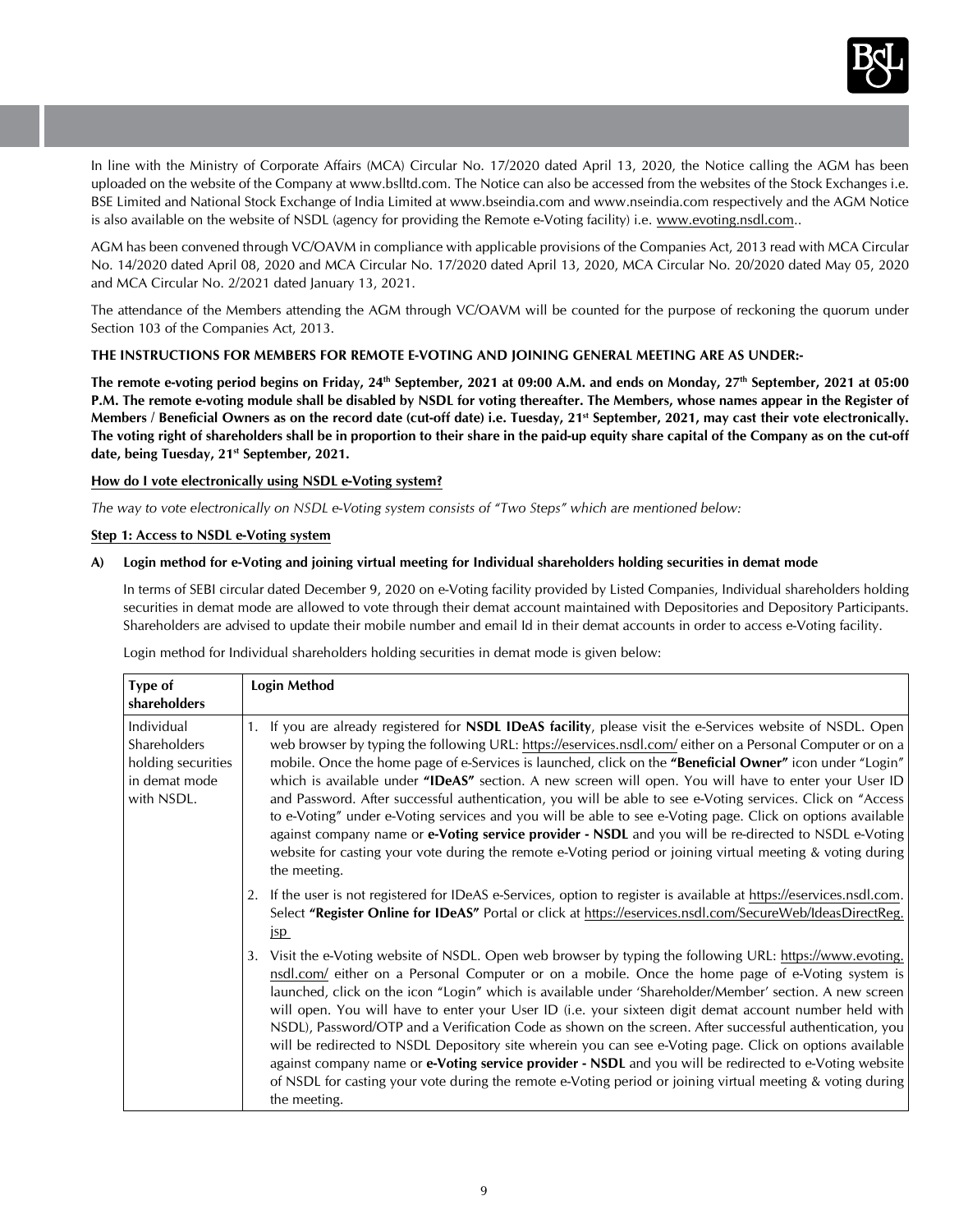| Individual<br>Shareholders<br>holding securities<br>in demat mode<br>with CDSL                                            | Existing users who have opted for Easi / Easiest, they can login through their user id and password. Option will<br>1.<br>be made available to reach e-Voting page without any further authentication. The URL for users to login to<br>Easi / Easiest are https://web.cdslindia.com/myeasi/home/login or www.cdslindia.com and click on New<br>System Myeasi.<br>After successful login of Easi/Easiest the user will be also able to see the E Voting Menu. The Menu will have<br>2.<br>links of e-Voting service provider i.e. NSDL. Click on NSDL to cast your vote.<br>If the user is not registered for Easi/Easiest, option to register is available at https://web.cdslindia.com/myeasi/<br>3.<br>Registration/EasiRegistration<br>4. Alternatively, the user can directly access e-Voting page by providing demat Account Number and PAN No.<br>from a link in www.cdslindia.com home page. The system will authenticate the user by sending OTP on<br>registered Mobile & Email as recorded in the demat Account. After successful authentication, user will be<br>provided links for the respective ESP i.e. NSDL where the e-Voting is in progress. |
|---------------------------------------------------------------------------------------------------------------------------|-----------------------------------------------------------------------------------------------------------------------------------------------------------------------------------------------------------------------------------------------------------------------------------------------------------------------------------------------------------------------------------------------------------------------------------------------------------------------------------------------------------------------------------------------------------------------------------------------------------------------------------------------------------------------------------------------------------------------------------------------------------------------------------------------------------------------------------------------------------------------------------------------------------------------------------------------------------------------------------------------------------------------------------------------------------------------------------------------------------------------------------------------------------------|
| Individual<br>Shareholders<br>(holding securities)<br>in demat mode)<br>login through<br>their depository<br>participants | You can also login using the login credentials of your demat account through your Depository Participant<br>registered with NSDL/CDSL for e-Voting facility. Once login, you will be able to see e-Voting option.<br>Once you click on e-Voting option, you will be redirected to NSDL/CDSL Depository site after successful<br>authentication, wherein you can see e-Voting feature. Click on options available against company name or<br>e-Voting service provider-NSDL and you will be redirected to e-Voting website of NSDL for casting your<br>vote during the remote e-Voting period or joining virtual meeting & voting during the meeting.                                                                                                                                                                                                                                                                                                                                                                                                                                                                                                            |

**Important note:** Members who are unable to retrieve User ID/ Password are advised to use Forget User ID and Forget Password option available at abovementioned website.

## **Helpdesk for Individual Shareholders holding securities in demat mode for any technical issues related to login through Depository i.e. NSDL and CDSL.**

| Login type                                                            | Helpdesk details                                                                                                                                                                                                               |
|-----------------------------------------------------------------------|--------------------------------------------------------------------------------------------------------------------------------------------------------------------------------------------------------------------------------|
| demat mode with NSDL                                                  | Individual Shareholders holding securities in Members facing any technical issue in login can contact NSDL helpdesk by<br>sending a request at evoting@nsdl.co.in or call at toll free no.: 1800 1020 990 and<br>1800 22 44 30 |
| Individual Shareholders holding securities in<br>demat mode with CDSL | Members facing any technical issue in login can contact CDSL helpdesk<br>by sending a request at helpdesk.evoting@cdslindia.com or contact at 022-<br>23058738 or 022-23058542-43                                              |

## **B) Login Method for shareholders other than Individual shareholders holding securities in demat mode and shareholders holding securities in physical mode.**

## **How to Log-in to NSDL e-Voting website?**

- 1. Visit the e-Voting website of NSDL. Open web browser by typing the following URL: https://www.evoting.nsdl.com/ either on a Personal Computer or on a mobile.
- 2. Once the home page of e-Voting system is launched, click on the icon "Login" which is available under 'Shareholder/Member' section.
- 3. A new screen will open. You will have to enter your User ID, your Password/OTP and a Verification Code as shown on the screen.

*Alternatively, if you are registered for NSDL eservices i.e. IDEAS, you can log-in at* https://eservices.nsdl.com/ *with your existing IDEAS login. Once you log-in to NSDL eservices after using your log-in credentials, click on e-Voting and you can proceed to Step 2 i.e. Cast your vote electronically.*

4. Your User ID details are given below :

| Manner of holding shares i.e. Demat (NSDL or CDSL) Your User ID is:<br>  or Physical_ |                                                                  |                                                                                                                                                                    |  |
|---------------------------------------------------------------------------------------|------------------------------------------------------------------|--------------------------------------------------------------------------------------------------------------------------------------------------------------------|--|
|                                                                                       | For Members who hold shares in demat account<br>a)<br>with NSDL. | 8 Character DP ID followed by 8 Digit Client ID<br>  For example if your DP ID is IN300*** and Client ID is 12******  <br>I then your user ID is IN300***12******. |  |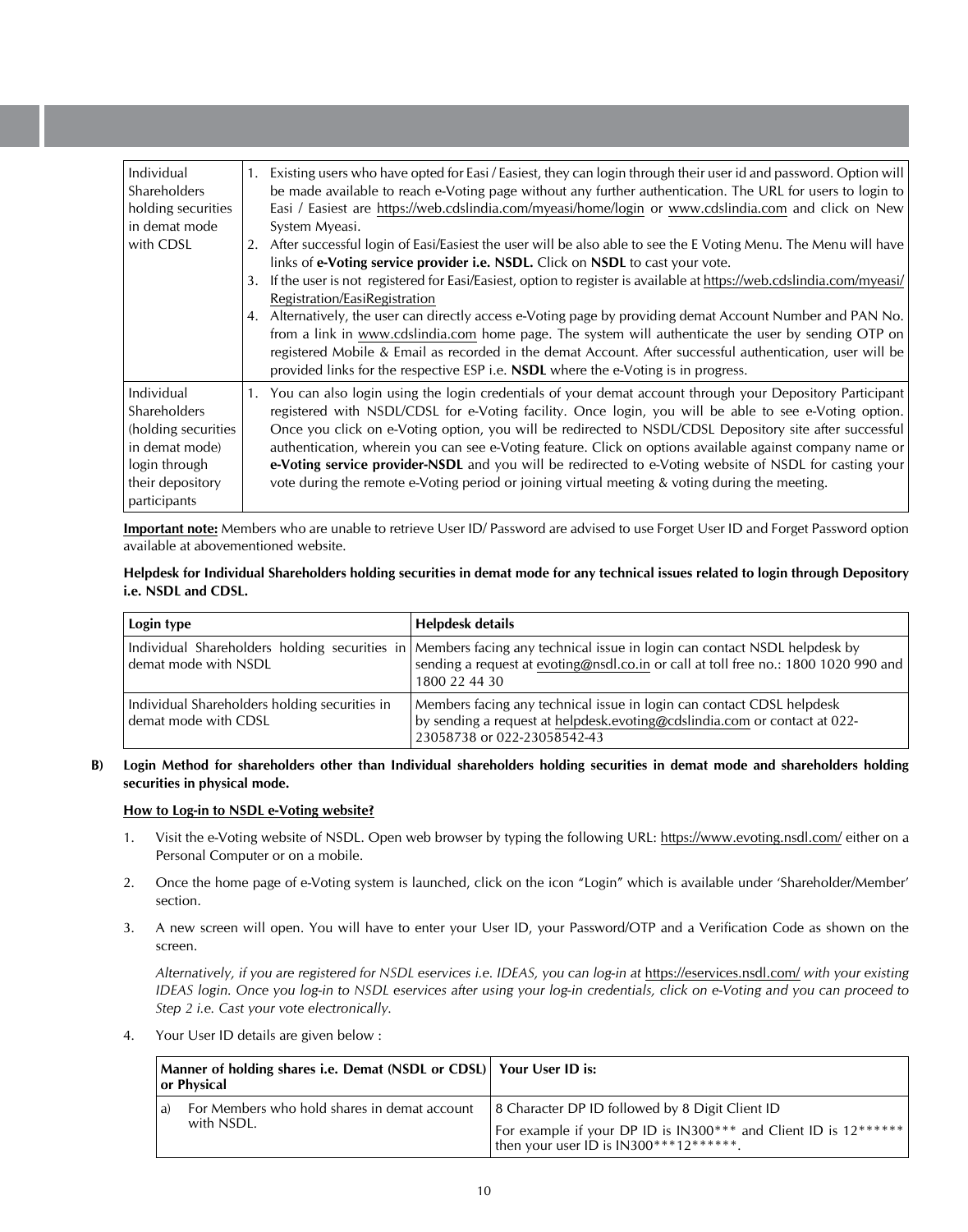

| b)            | For Members who hold shares in demat account<br>with CDSL. | 16 Digit Beneficiary ID<br>For example if your Beneficiary ID is 12************** then your<br>user ID is $12***************$                                |
|---------------|------------------------------------------------------------|--------------------------------------------------------------------------------------------------------------------------------------------------------------|
| $\mathcal{C}$ | For Members holding shares in Physical Form.               | EVEN Number followed by Folio Number registered with the company<br>For example if folio number is 001*** and EVEN is 101456 then user<br>ID is 101456001*** |

- 5. Password details for shareholders other than Individual shareholders are given below:
	- a) If you are already registered for e-Voting, then you can user your existing password to login and cast your vote.
	- b) If you are using NSDL e-Voting system for the first time, you will need to retrieve the 'initial password' which was communicated to you. Once you retrieve your 'initial password', you need to enter the 'initial password' and the system will force you to change your password.
	- c) How to retrieve your 'initial password'?
		- (i) If your email ID is registered in your demat account or with the company, your 'initial password' is communicated to you on your email ID. Trace the email sent to you from NSDL from your mailbox. Open the email and open the attachment i.e. a .pdf file. Open the .pdf file. The password to open the .pdf file is your 8 digit client ID for NSDL account, last 8 digits of client ID for CDSL account or folio number for shares held in physical form. The .pdf file contains your 'User ID' and your 'initial password'.
		- (ii) If your email ID is not registered, please follow steps mentioned below in **process for those shareholders whose email ids are not registered**
- 6. If you are unable to retrieve or have not received the " Initial password" or have forgotten your password:

Click on "**Forgot User Details/Password**?"(If you are holding shares in your demat account with NSDL or CDSL) option available on www.evoting.nsdl.com.

**Physical User Reset Password**?" (If you are holding shares in physical mode) option available on www.evoting.nsdl.com.

If you are still unable to get the password by aforesaid two options, you can send a request at evoting@nsdl.co.in mentioning your demat account number/folio number, your PAN, your name and your registered address etc.

Members can also use the OTP (One Time Password) based login for casting the votes on the e-Voting system of NSDL.

- 7. After entering your password, tick on Agree to "Terms and Conditions" by selecting on the check box.
- 8. Now, you will have to click on "Login" button.
- 9. After you click on the "Login" button, Home page of e-Voting will open.

## **Step 2: Cast your vote electronically and join General Meeting on NSDL e-Voting system.**

### **How to cast your vote electronically and join General Meeting on NSDL e-Voting system?**

- 1. After successful login at Step 1, you will be able to see all the companies "EVEN" in which you are holding shares and whose voting cycle and General Meeting is in active status.
- 2. Select "EVEN" of company for which you wish to cast your vote during the remote e-Voting period and casting your vote during the General Meeting. For joining virtual meeting, you need to click on "VC/OAVM" link placed under "Join General Meeting".
- 3. Now you are ready for e-Voting as the Voting page opens.
- 4. Cast your vote by selecting appropriate options i.e. assent or dissent, verify/modify the number of shares for which you wish to cast your vote and click on "Submit" and also "Confirm" when prompted.
- 5. Upon confirmation, the message "Vote cast successfully" will be displayed.
- 6. You can also take the printout of the votes cast by you by clicking on the print option on the confirmation page.
- **7.** Once you confirm your vote on the resolution, you will not be allowed to modify your vote.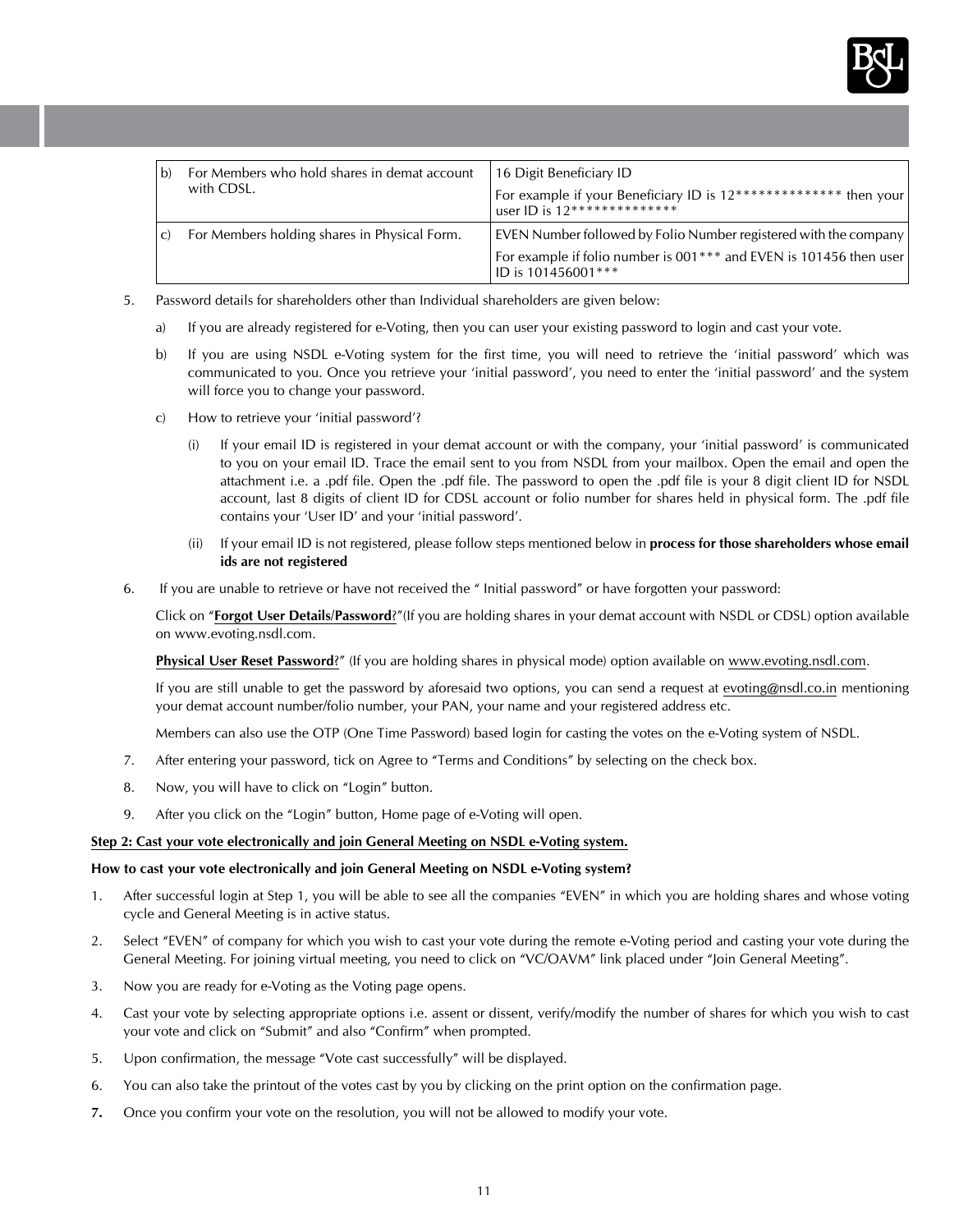#### **General Guidelines for shareholders**

- 1. Institutional shareholders (i.e. other than individuals, HUF, NRI etc.) are required to send scanned copy (PDF/JPG Format) of the relevant Board Resolution/ Authority letter etc. with attested specimen signature of the duly authorized signatory(ies) who are authorized to vote, to the Scrutinizer by e-mail to cs.vmanda@gmail.com with a copy marked to evoting@nsdl.co.in.
- 2. It is strongly recommended not to share your password with any other person and take utmost care to keep your password confidential. Login to the e-voting website will be disabled upon five unsuccessful attempts to key in the correct password. In such an event, you will need to go through the "Forgot User Details/Password?" or "Physical User Reset Password?" option available on www.evoting. nsdl.com to reset the password.
- 3. In case of any queries, you may refer the Frequently Asked Questions (FAQs) for Shareholders and e-voting user manual for Shareholders available at the download section of www.evoting.nsdl.com or call on toll free no.: 1800 1020 990 and 1800 22 44 30 or send a request to Mr. Rajiv Ranjan at evoting@nsdl.co.in or at telephone nos. (022) 2499 6000/ (022) 2499 4738. Alternatively, Members may also write to Ms. Aanchal Patni, Company Secretary, BSL Limited, 26, Industrial Area, Gandhi Nagar, Bhilwara-311001 (Rajasthan) or at the email id: bslagm@bslsuitings.com.

#### **Process for those shareholders whose email ids are not registered with the depositories for procuring user id and password and registration of e mail ids for e-voting for the resolutions set out in this notice**:

- 1. In case shares are held in physical mode please provide Folio No., Name of shareholder, scanned copy of the share certificate (front and back), PAN (self attested scanned copy of PAN card), AADHAR (self attested scanned copy of Aadhar Card) by email to bslagm@bslsuitings.com.
- 2. In case shares are held in demat mode, please provide DPID-CLID (16 digit DPID + CLID or 16 digit beneficiary ID), Name, client master or copy of Consolidated Account statement, PAN (self attested scanned copy of PAN card), AADHAR (self attested scanned copy of Aadhar Card) to bslagm@bslsuitings.com. If you are an Individual shareholders holding securities in demat mode, you are requested to refer to the login method explained at **step 1 (A**) i.e. **Login method for e-Voting and joining virtual meeting for Individual shareholders holding securities in demat mode**.
- 3. Alternatively shareholder/members may send a request to evoting@nsdl.co.in for procuring user id and password for e-voting by providing above mentioned documents.
- 4. In terms of SEBI circular dated December 9, 2020 on e-Voting facility provided by Listed Companies, Individual shareholders holding securities in demat mode are allowed to vote through their demat account maintained with Depositories and Depository Participants. Shareholders are required to update their mobile number and email ID correctly in their demat account in order to access e-Voting facility.

## **THE INSTRUCTIONS FOR MEMBERS FOR e-VOTING ON THE DAY OF THE AGM ARE AS UNDER:-**

- 1. The procedure for e-Voting on the day of the AGM is same as the instructions mentioned above for remote e-voting.
- 2. Only those Members/ shareholders, who will be present in the AGM through VC/OAVM facility and have not casted their vote on the Resolutions through remote e-Voting and are otherwise not barred from doing so, shall be eligible to vote through e-Voting system in the AGM.
- 3. Members who have voted through Remote e-Voting will be eligible to attend the AGM. However, they will not be eligible to vote at the AGM.
- 4. The details of the person who may be contacted for any grievances connected with the facility for e-Voting on the day of the AGM shall be the same person mentioned for Remote e-voting.

## **INSTRUCTIONS FOR MEMBERS FOR ATTENDING THE AGM THROUGH VC/OAVM ARE AS UNDER:**

- 1. Member will be provided with a facility to attend the AGM through VC/OAVM through the NSDL e-Voting system. Members may access by following the steps mentioned above for **Access to NSDL e-Voting system**. After successful login, you can see link of "VC/ OAVM link" placed under **"Join General meeting"** menu against company name. You are requested to click on VC/OAVM link placed under Join General Meeting menu. The link for VC/OAVM will be available in Shareholder/Member login where the EVEN of Company will be displayed. Please note that the members who do not have the User ID and Password for e-Voting or have forgotten the User ID and Password may retrieve the same by following the remote e-Voting instructions mentioned in the notice to avoid last minute rush.
- 2. Members are encouraged to join the Meeting through Laptops for better experience.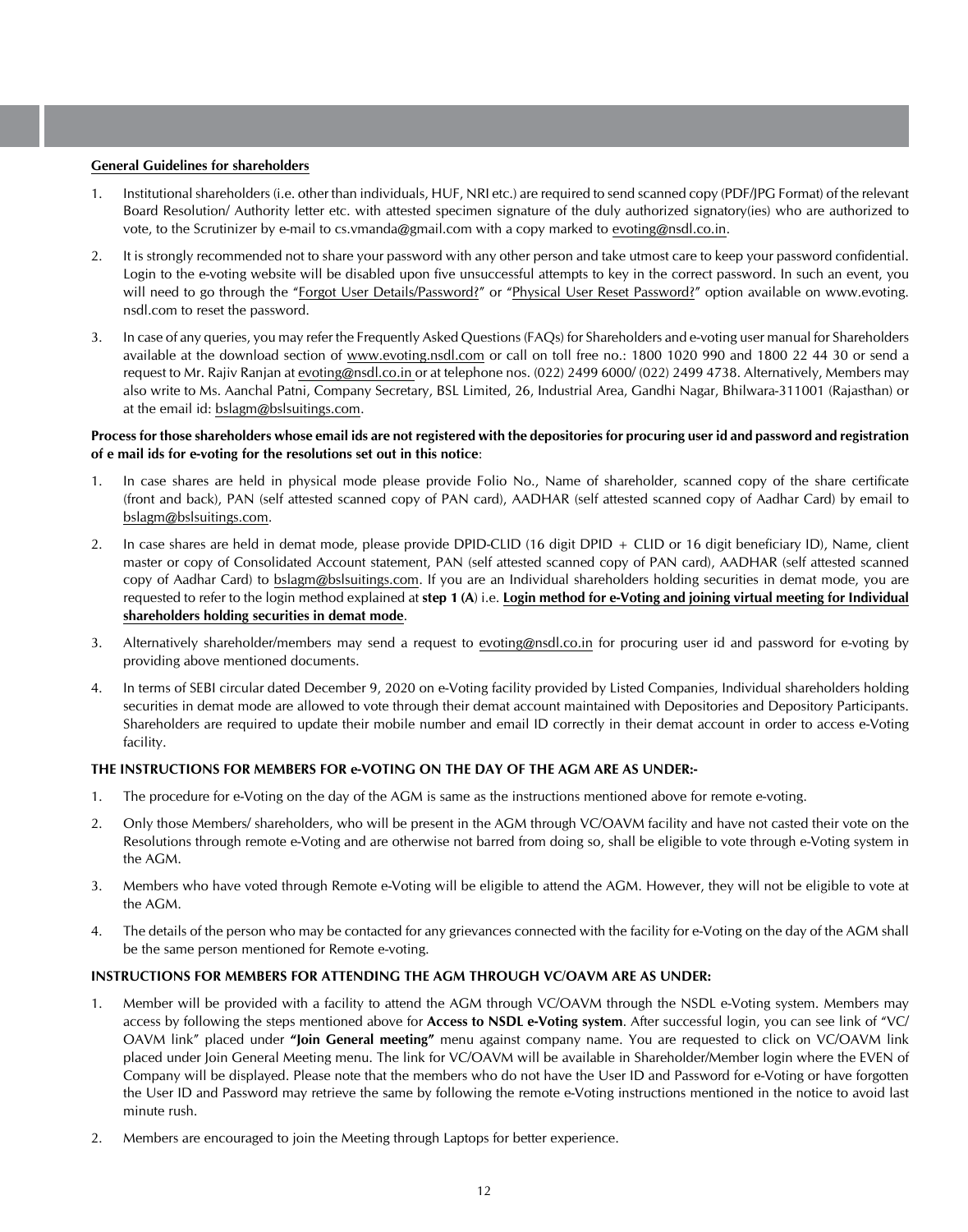

- 3. Further Members will be required to allow Camera and use Internet with a good speed to avoid any disturbance during the meeting.
- 4. Please note that Participants Connecting from Mobile Devices or Tablets or through Laptop connecting via Mobile Hotspot may experience Audio/Video loss due to Fluctuation in their respective network. It is therefore recommended to use Stable Wi-Fi or LAN Connection to mitigate any kind of aforesaid glitches.
- 5. Shareholders who would like to express their views/have questions may send their questions in advance mentioning their name demat account number/folio number, email id, mobile number at bslagm@bslsuitings.com. The same will be replied by the company suitably.

## **EXPLANATORY STATEMENT PURSUANT TO SECTION 102 OF THE COMPANIES ACT, 2013**

#### **Item No. 3**

The Board of Directors in their meeting held on 7<sup>th</sup> June, 2021, approved the appointment and remuneration of M/s N. D. Birla & Co. Cost Accountants, (Firm Registration No 000028) as Cost Auditor of the Company on recommendations of the Audit Committee as per Section 148 of the Companies Act, 2013 and rules made thereunder. The appointment has been made to conduct the audit of the cost records of the Company for the financial year ending on 31<sup>st</sup> March, 2022.

Pursuant to the provisions of Section 148 of the Companies Act, 2013, read with the Companies (Audit and Auditors) Rules, 2014, the remuneration of ` 1,00,000/- (One Lakh Rupees Only) plus applicable GST and reimbursement of out of pocket expenses at actual payable to the Cost Auditors as approved by Board of Directors has to be ratified by the shareholders of the Company.

Accordingly, consent of the members is sought for passing an Ordinary Resolution as set out in Item No. 3 of the Notice for ratification of the remuneration payable to the Cost Auditor for the financial year ending on 31<sup>st</sup> March, 2022.

None of the Directors / Key Managerial Personnel of the Company / their relatives is, in any way, concerned or interested, financially or otherwise, in the resolution set out at Item No. 3 of the Notice.

The Board recommends the Ordinary Resolution set out at Item No. 3 of the Notice for approval by the shareholders.

#### **Item No. 4**

The provisions of Regulation 23 of the Securities and Exchange Board of India (Listing Obligations and Disclosure Requirements) Regulations, 2015 (hereinafter referred to as "Listing Regulations") requires shareholders' approval by means of an ordinary resolution for all material related party transactions, even if such transactions are in the ordinary course of business of the concerned company and at an arm's length basis.

A transaction with a related party shall be considered material under the Listing Regulations, if the transaction(s) in a contract to be entered into individually or taken together with previous transactions during a financial year, exceeds 10% of the annual consolidated turnover of the company as per the last audited financial statements of the company.

The Company enters into various transactions with RSWM Limited disclosed in the notes forming part of the financial statements. In the financial year 2020-21, the aforementioned transactions in terms of aggregate value, have exceeded 10% of the Company's annual consolidated turnover for the relevant year. The transactions have been continued so far in the financial year 2021-22 and are expected to exceed the prescribed threshold limits under the Listing Regulations so as to qualify as material related party transactions. Going forward, the Company intends to continue such transactions with RSWM Limited.

All prescribed disclosures as required to be given under the provisions of Regulation 23 of SEBI (Listing Obligations and Disclosure Requirements) Regulations, 2015, are given herein below in a tabular format for kind perusal of the members.

| PARTICULARS OF THE PROPOSED TRANSACTIONS FOR THE PURPOSE OF APPROVAL UNDER REGULATION 23 OF SEBI (LISTING<br><b>OBLIGATIONS AND DISCLOSURE REQUIREMENTS) REGULATIONS, 2015</b> |           |                                                       |                                  |  |
|--------------------------------------------------------------------------------------------------------------------------------------------------------------------------------|-----------|-------------------------------------------------------|----------------------------------|--|
| Name and Nature of Related<br>Sales, purchase or supply of any<br>goods, materials* and Interest<br><b>Parties</b><br>Pavable                                                  |           | Availing or rendering of any<br>services <sup>*</sup> | Leasing of Property of any kind* |  |
| i rswm limited<br>(A Group Company)                                                                                                                                            | ₹73 Crore | ।₹ 4.00 Crore                                         | $\vert$ ₹ 0.25 Crore             |  |

#### **\* In Ordinary course of Business and on Arm's length basis.**

As per this estimates, the above transactions (maximum limit) would qualify as material related party transactions as they are likely to exceed 10% of the Annual turnover of the Company for the financial year 2020-21.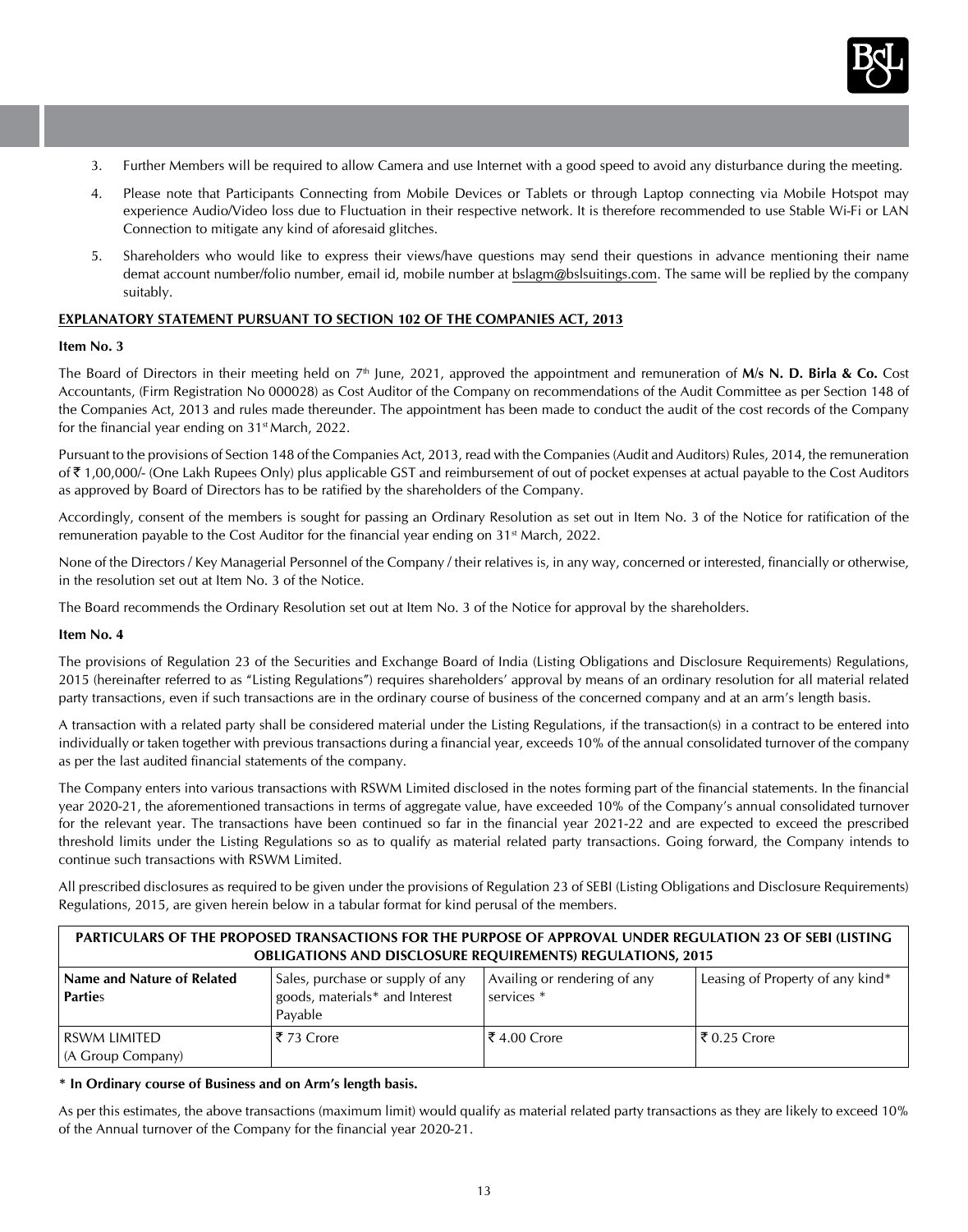The details of related party contracts are as under:

- Name of Related party and nature of relationship: As provided in table above.
- Nature of Contract, material terms, monetary value and Particulars of the contract or arrangement: Purchase/Sale of Yarn and Fibre, Services received or rendered having value of  $\overline{\xi}$  77.25 Crores per Annum in the ordinary course of Business and at Arm's Length Prices.
- Name of the Directors who are related: Shri Arun Kumar Churiwal, Chairman of the Company as well as Director of RSWM Ltd. and Shri Ravi Jhunjhunwala, Shekhar Agarwal (Promoter- Non-Executive Director), Shri Amar Nath Choudhary (Independent Director) are also Directors in RSWM Ltd and Shri Nivedan Churiwal, Managing Director of Company who is son of Shri Arun Kumar Churiwal.
- Any advance paid or received for the contract or arrangement, if any: NIL
- Manner of determining the pricing and other commercial terms both included as part of contract and not considered as part of the contract: All proposed transactions would be carried out as part of the business requirements of the Company and are ensured to be on Arm's length basis.
- Whether all factors relevant to the contract have been considered, if not the details of factors not considered with the rationale for not considering those factors: All factors have been considered.
- Any other information relevant or important for the Board to take a decision on the proposed transaction: NIL.

Accordingly, as per Regulation 23 of the Listing Regulations, approval of the Members is sought for ratification of the arrangements/ transactions undertaken whether by way of continuation/ extension/ renewal/ modification of earlier arrangements/ transactions. Accordingly, the Company proposes to obtain approval of its Members for ratifying as also for giving further approval to the Board for carrying out and/or continuing with the arrangements and transactions with RSWM Limited.

The Members may please note that in terms of the provisions of the Listing Regulations, no related party/ies shall vote to approve on the resolution under Item No. 4.

None of the Directors & Key Managerial Personnel of the Company including their relatives except as mentioned above are, in any way concerned or interested, financially or otherwise in the Resolution set out at Item No.4.

#### **Item No. 5**

Shri Arun Kumar Churiwal was appointed as Director of the Company w.e.f.  $4<sup>th</sup>$  November 1977. He was appointed as Chairman & Managing Director w.e.f. 1st September, 1997.

The Members of the Company had, by a resolution passed at the Annual General Meeting held on 18<sup>th</sup> September, 2012, approved his reappointment as Chairman and Managing Director for a further period of five years from 1<sup>st</sup> September, 2012. Further the member of the Company has reappointed him for three years from 1<sup>st</sup> September, 2017 to 31<sup>st</sup> August, 2020. After that, last year the members at their meeting held on 29<sup>th</sup> September, 2020 reappointed him for one year from 1<sup>st</sup> September, 2020 to 31<sup>st</sup> August, 2021.

The Nomination & Remuneration Committee and the Board of Directors in their respective meetings held on  $7<sup>th</sup>$  June, 2021, have approved the appointment and payment of remuneration of Shri Arun Kumar Churiwal (DIN 00001718) as Chairman of the Company, liable to retire by rotation in terms of Sections 152 of the Companies Act, 2013, for a period of three years with effect from 1<sup>st</sup> September, 2021 to 31<sup>st</sup> August, 2024, subject to the approval of members. The Board considered the feedback/views of Nomination and Remuneration Committee on the performance evaluation of Shri Arun Kumar Churiwal while approving his appointment and payment of remuneration, for a period of three years subject to the approval of members of the Company.

Members may also note that proposed remuneration as set forth in the resolution is in accordance with and within the limits of Schedule V and applicable provisions of the Companies Act, 2013 (the Act) and it therefore, require approval of shareholders by way of Special Resolution. The Terms and Conditions of his appointment are set out in the resolution.

Shri Arun Kumar Churiwal is not disqualified from being appointed as a Director in terms of Section 164 of the Act and has given his consent to act as a Director.

Shri Arun Kumar Churiwal is not debarred from holding the office of Director, pursuant to any SEBI order or any other such authority.

The Board considers that his continued association would be of immense benefit to the Company and it is desirable to continue to avail his services. The Board commends the resolution at Item No. 5 for your approval as a Special Resolution.

Details of Shri Arun Kumar Churiwal are provided in the "Annexure-I" to the Notice pursuant to the provisions of (i) the listing Regulations and (ii) Secretarial Standard on General Meetings ("SS-2"), issued by the Institute of Company Secretaries of India.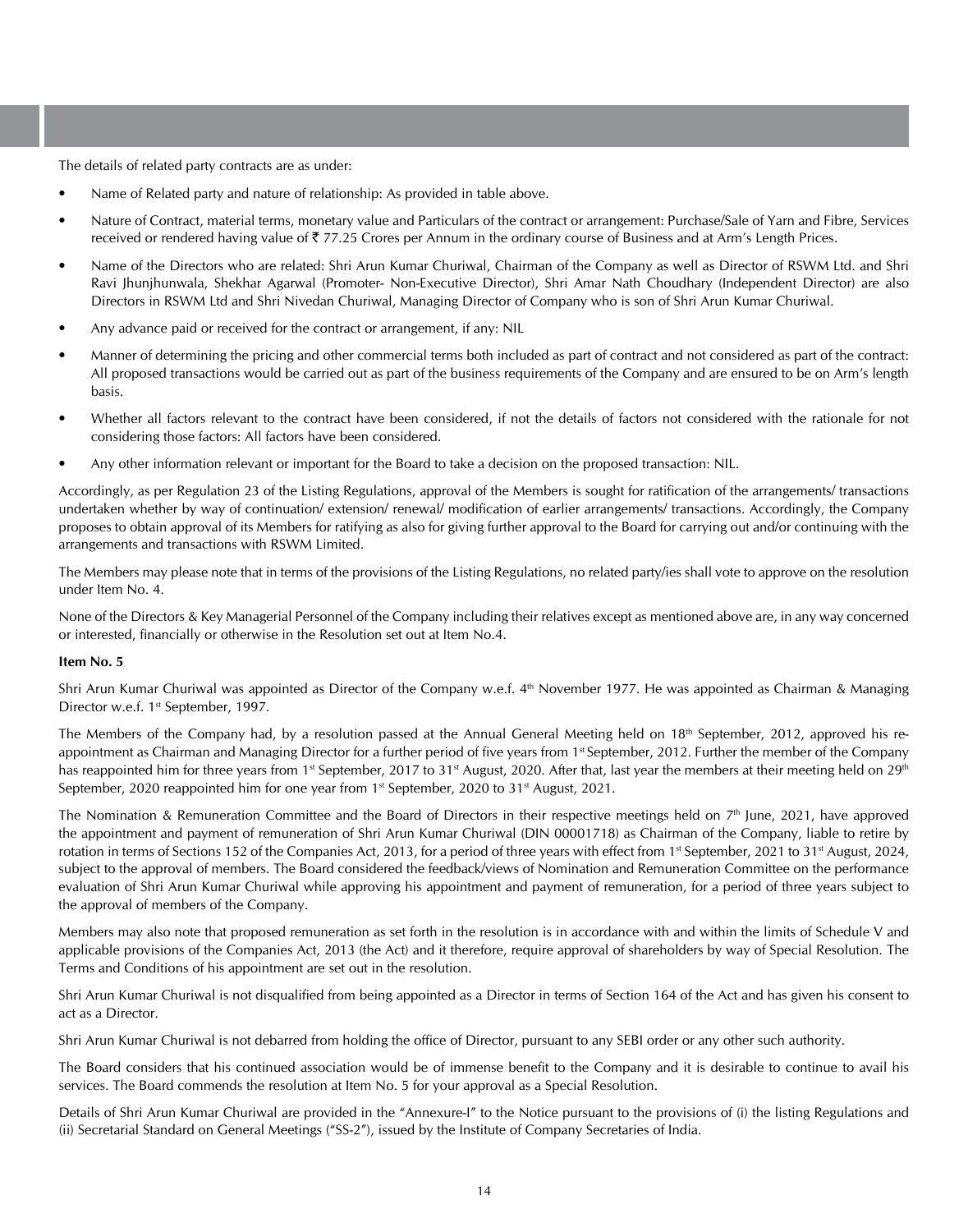

Information pursuant to Para A of Section II of Part II of the Schedule V to the Companies Act, 2013 are provided in the "Annexure-II".

None of the Directors & Key Managerial Personnel of the Company, including their relatives except Shri Arun Kumar Churiwal and Shri Nivedan Churiwal, Managing Director of the Company, being son of Shri Arun Kumar Churiwal, are in any way concerned or interested, financially or otherwise in the Resolution set out at Item No. 5.

#### **Item No. 6**

Shri Nivedan Churiwal was appointed as Director of the Company on 26<sup>th</sup> July, 1997. Shri Nivedan Churiwal, was re-appointed as Executive Director of the company at Annual General Meeting held on 18<sup>th</sup> September, 2012 for the period of five years from 26<sup>th</sup> July, 2012 to 25<sup>th</sup> July, 2017. The Board of Directors at its meeting held on 23<sup>rd</sup> April 2014 have re-designated him as Whole Time Director and Joint Managing Director of the Company on existing terms and conditions of his appointment as approved by the Shareholders in Annual General Meeting held on 18<sup>th</sup> September, 2012. Further the member of the Company has reappointed him for three years from 26<sup>th</sup> July, 2017 to 25<sup>th</sup> July, 2020. After that, last year the members at their meeting held on 29<sup>th</sup> September, 2020 reappointed him for one year from 1<sup>st</sup> September, 2020 to 31<sup>st</sup> August, 2021.

The Nomination & Remuneration Committee and the Board of Directors in their respective meetings held on  $7<sup>th</sup>$  June, 2021, have approved the appointment and payment of remuneration of Shri Nivedan Churiwal (DIN 00001749) as Managing Director of the Company, liable to retire by rotation in terms of Sections 152 of the Companies Act, 2013, for a period of three years with effect from  $26<sup>th</sup>$  July, 2020 to  $25<sup>th</sup>$  July, 2024, subject to the approval of members. The Board considered the feedback/views of Nomination and Remuneration Committee on the performance evaluation of Shri Nivedan Churiwal while approving his appointment and payment of remuneration, for a period of three years subject to the approval of members of the Company.

Members may also note that proposed remuneration as set forth in the resolution is in accordance with and within the limits of Schedule V and applicable provisions of the Companies Act, 2013 (the Act) and it therefore, require approval of shareholders by way of Special Resolution. The Terms and Conditions of his appointment are set out in Resolution.

Shri Nivedan Churiwal is not disqualified from being appointed as a Director in terms of Section 164 of the Act and has given his consent to act as a Director.

Shri Nivedan Churiwal is not debarred from holding the office of Director, pursuant to any SEBI order or any other such authority.

The Board considers that his continued association would be of immense benefit to the Company and it is desirable to continue to avail his services. The Board commends the resolution at Item No. 6 for your approval as a Special Resolution.

Details of Shri Nivedan Churiwal are provided in the "Annexure-I" to the Notice pursuant to the provisions of (i) the listing Regulations and (ii) Secretarial Standard on General Meetings ("SS-2"), issued by the Institute of Company Secretaries of India.

Information pursuant to Para A of Section II of Part II of the Schedule V to the Companies Act, 2013 are provided in the "Annexure-II".

None of the Directors & Key Managerial Personnel of the Company including their relatives except Shri Nivedan Churiwal and his relatives and Shri Arun Kumar Churiwal, Chairman of the Company being father of Shri Nivedan Churiwal, are in any way concerned or interested, financially or otherwise in the Resolution set out at Item No. 6.

#### **Item No. 7**

The Board on the recommendation of the Nomination & Remuneration Committee at its meeting held on  $7<sup>th</sup>$  June, 2021 approved the appointment of Shri Praveen Jain (DIN: 09196198), Chief Financial Officer of the Company as Director (Operations) of the Company effective from 7<sup>th</sup> June, 2020 to 6<sup>th</sup> June, 2024, subject to the approval of the Members.

Shri Praveen Jain has more than 33 years of experience in the field of finance, accounts, legal and Secretarial and Commercial & Marketing segments. He is a fellow member of all three renowned professional institutes ICAI, ICSI & ICMAI. He started his career as Management trainee at BSL Ltd. during 1987 and was elevated from time to time as Company Secretary, CFO and President of the Company. He is associated with Company over last three decades. He has worked for all the departments of the company and gained tremendous professional expertise over the years.

Considering the rich experience of Shri Praveen Jain, the Nomination & Remuneration Committee along with the Board recommends his appointment as Director (Operations). The Company benefit from his insights and global perspective.

It is proposed to seek Member's approval for the appointment of Shri Praveen Jain as a Director (Operations) of the Company.

Shri Praveen Jain is not disqualified from being appointed as a Director in terms of Section 164 of the Act, nor debarred from holding the office of director by virtue of any SEBI order or any other such authority and has given his consent for the said appointment.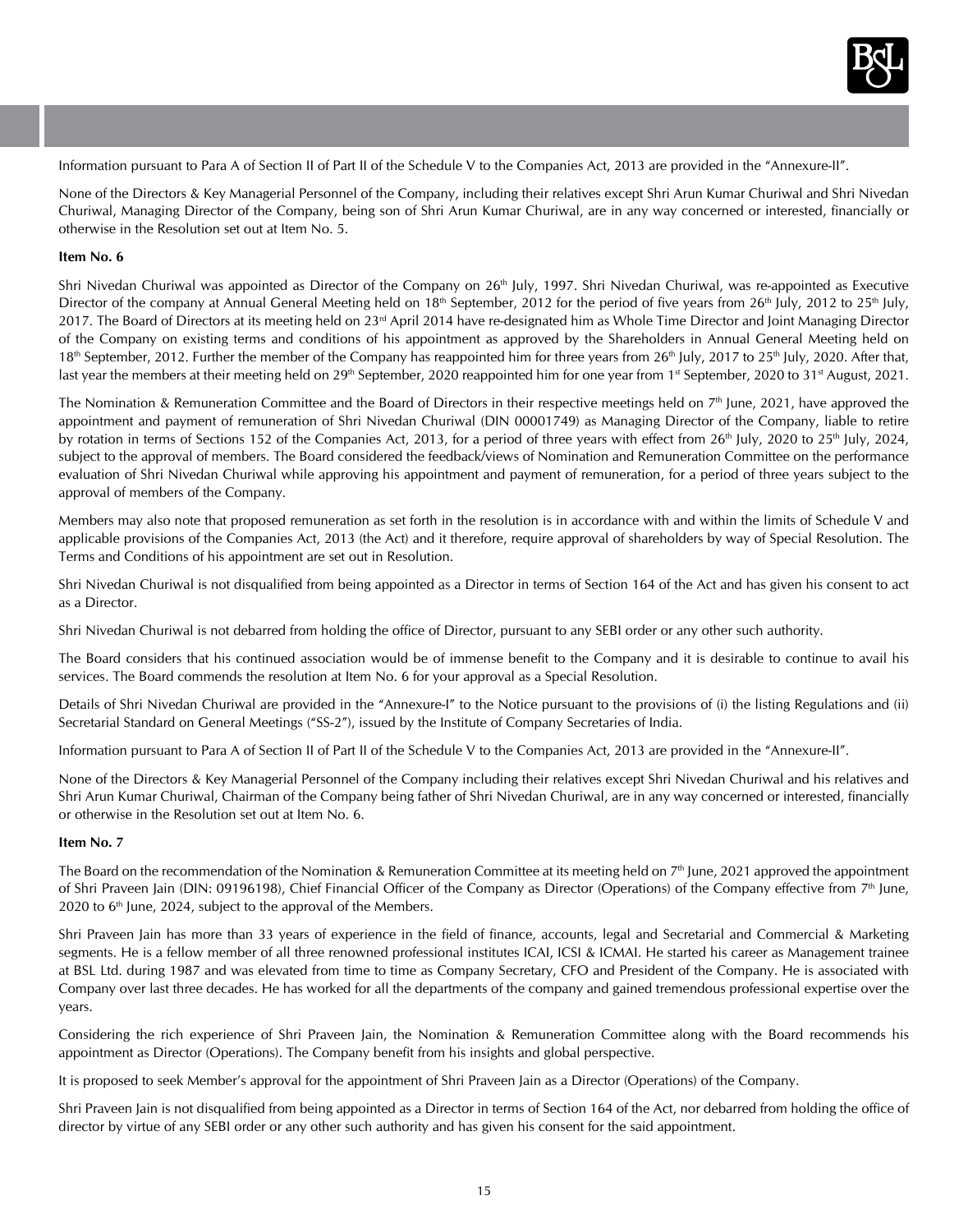Details of Shri Praveen Jain are provided in the "Annexure-I" to the Notice pursuant to the provisions of (i) the listing Regulations and (ii) Secretarial Standard on General Meetings ("SS-2"), issued by the Institute of Company Secretaries of India.

Information pursuant to Para A of Section II of Part II of the Schedule V to the Companies Act, 2013 are provided in the "Annexure-II".

Save and except Shri Praveen Jain and his relatives, to the extent of their shareholding interest, if any, in the Company, none of the other Directors/ Key Managerial Personnel and their relatives are in any way, concerned or interested, financially or otherwise, in the Resolution set out at Item No.7.

Place :Bhilwara (Raj.) Date: 7<sup>th</sup> June, 2021 **Regd. Office:** 26, Industrial Area, Gandhi Nagar, Bhilwara-311001 (Rajasthan) By order of the Board For **BSL Limited** Sd/- **(AANCHAL PATNI)** Company Secretary M. No.: ACS-43134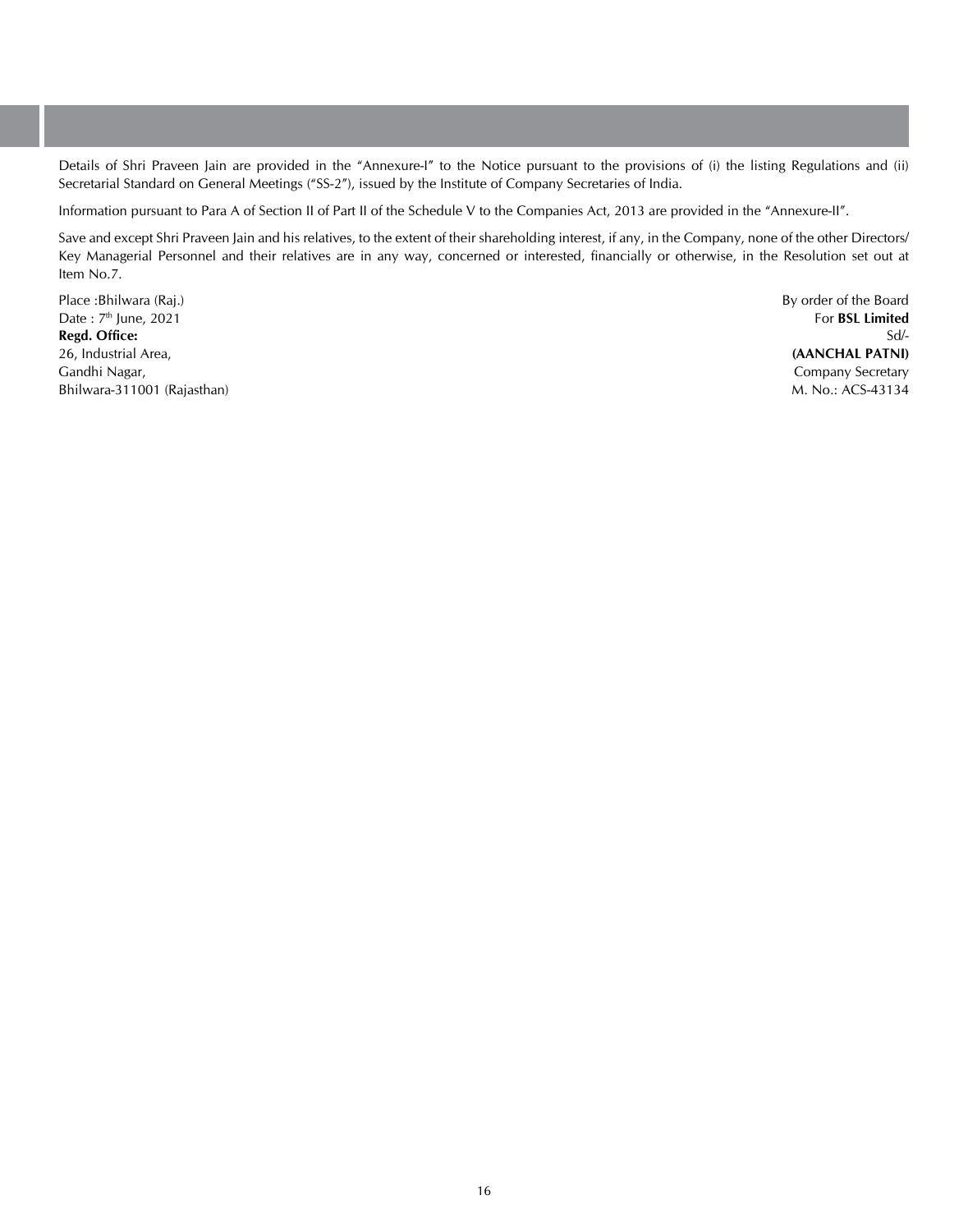

# **Annexure-I**

Details of Directors eligible for re-appointment/appointment and fixation of remuneration pursuant to the provisions of (i) the Securities and Exchange Board of India (Listing Obligations and Disclosure Requirements) Regulations, 2015 and (ii) Secretarial Standard on General Meetings ("SS-2"), issued by the Institute of Company Secretaries of India and approved by the Central Government are provided herein below:

| <b>Name of Director</b>                                                 | Shekhar Agarwal                                                              |                       |                                                                    | Nivedan Churiwal<br>Arun Kumar Churiwal |                                                                        |            | Praveen Jain                        |
|-------------------------------------------------------------------------|------------------------------------------------------------------------------|-----------------------|--------------------------------------------------------------------|-----------------------------------------|------------------------------------------------------------------------|------------|-------------------------------------|
| Category                                                                | <b>Promoter-Non Executive</b>                                                |                       | <b>Promoter - Executive</b>                                        |                                         | <b>Promoter - Executive</b>                                            |            | Non-Promoter-                       |
|                                                                         |                                                                              |                       |                                                                    |                                         |                                                                        |            | Executive                           |
| Date of Birth                                                           | 9th October, 1952                                                            |                       | 15th May, 1950                                                     |                                         | 17th July, 1975                                                        |            | 3rd September, 1965                 |
| Age                                                                     | 68 Years                                                                     |                       | 71 Years                                                           |                                         | 46 Years                                                               |            | 56 Years                            |
| <b>DIN</b>                                                              | 00066113                                                                     |                       | 00001718<br>00001749                                               |                                         |                                                                        | 09196198   |                                     |
| Nationality                                                             | Indian                                                                       |                       | Indian                                                             |                                         | Indian                                                                 |            | Indian                              |
| Qualification                                                           | B. Tech (Mech)- IIT Kanpur,<br>M.Sc. (Chicago)                               |                       | B.A. (Hons)                                                        |                                         | B.Com (Hons.)                                                          |            | B.Sc., FCA. FCS, FCMA,<br>DBF       |
| Date of first appointment on the<br><b>Board</b>                        | 23/05/2002                                                                   | 04/11/1977            |                                                                    | 26/07/1997                              |                                                                        | 06/07/2021 |                                     |
| <b>Experience and Expertise</b>                                         | 40 Years' of rich experience                                                 |                       | 40 Years' of Rich                                                  |                                         | 23 Years' experience, an                                               |            | 33 Years' Experience in             |
| in specific functional areas                                            | of Textile Industry                                                          |                       | Experience in Textile<br>Industry                                  |                                         | Industrialist with diversified<br>business Expertise                   |            | Textile Industry                    |
| Directorship held in other                                              | 1. HEG Limited                                                               |                       | 1. RSWM Limited                                                    |                                         | Nil                                                                    |            | Nil                                 |
| <b>Public Limited Companies</b>                                         | 2. RSWM Ltd. .                                                               |                       | 2. La Opala RG Ltd.                                                |                                         |                                                                        |            |                                     |
|                                                                         | 3. Maral Overseas Ltd.<br>4. Bhilwara Technical                              |                       | 3. LNJ Financial Services<br>Limited                               |                                         |                                                                        |            |                                     |
|                                                                         | <b>Textiles Limited</b>                                                      |                       |                                                                    |                                         |                                                                        |            |                                     |
| Relationship with other<br>Directors, Manager and KMP of<br>the Company | Nil                                                                          |                       | He is father of Shri Nivedan   He is son of Shri Arun<br>Churiwal. |                                         | Kumar Churiwal.                                                        |            | Nil                                 |
| Terms and conditions of                                                 | Terms and Conditions of                                                      |                       | As per the Resolution No. $5 \mid$ As per the Resolution No.       |                                         | Item 6                                                                 |            | As per the Resolution No.           |
| appointment/continuation of                                             | re-appointment are as                                                        |                       |                                                                    |                                         |                                                                        |            | Item 7                              |
| Directorship/re-appointment                                             | per the Nomination and                                                       |                       |                                                                    |                                         |                                                                        |            |                                     |
|                                                                         | Remuneration Policy of<br>the Company as displayed<br>on the Company website |                       |                                                                    |                                         |                                                                        |            |                                     |
|                                                                         |                                                                              |                       |                                                                    |                                         |                                                                        |            |                                     |
|                                                                         | i.e.www.bslltd.com                                                           |                       |                                                                    |                                         |                                                                        |            |                                     |
| <b>Details of last Remuneration</b>                                     | ₹ 1,30,000/- as sitting fee                                                  |                       | ₹114,45,283/-                                                      |                                         | ₹92,71,317/-                                                           |            | ₹42,60,888/- as CFO                 |
| drawn (F.Y. 20-21)                                                      |                                                                              |                       |                                                                    |                                         |                                                                        |            |                                     |
| Details of proposed                                                     | Sitting fees as may be                                                       |                       |                                                                    |                                         | As per the Resolution No. $5 \mid$ As per the Resolution No.<br>Item 6 |            | As per the Resolution No.<br>Item 7 |
| <b>Remuneration</b>                                                     | approved by the Board,<br>in accordance with the                             |                       |                                                                    |                                         |                                                                        |            |                                     |
|                                                                         | applicable provisions of law.                                                |                       |                                                                    |                                         |                                                                        |            |                                     |
| Number of Meetings of the<br>Board attended during the year             | $\overline{4}$                                                               |                       | 6                                                                  |                                         | 6                                                                      |            | 6                                   |
| Directorships of other Boards as<br>on March 31, 2021                   | Refer to Report on Corporate<br>Governance                                   |                       | Refer to Report on<br>Corporate Governance                         |                                         | Refer to Report on<br>Corporate Governance                             |            | Nil                                 |
| Chairman / Member of the                                                | Stakeholders'                                                                | Audit                 | Stakeholders' Audit                                                |                                         | Stakeholders'   Audit                                                  |            |                                     |
| Committee of the Board of                                               | Relationship                                                                 | Committee             | Relationship   Committee                                           |                                         | Relationship Committee                                                 |            |                                     |
| Directors of this Company/<br><b>Committee Membership in</b>            | Committee                                                                    |                       | Committee                                                          |                                         | Committee                                                              |            |                                     |
| other Companies                                                         | Maral<br>overseas Ltd. -<br>Member                                           | HEG LTD. -<br>Member  | <b>BSL LTD.</b><br>- Member                                        | La Opala RG<br>Limited-<br>Member       | <b>BSL LTD.</b><br>- Member                                            |            |                                     |
|                                                                         |                                                                              | RSWM LTD.<br>- Member | RSWM LTD.<br>- Member                                              |                                         |                                                                        |            |                                     |
|                                                                         |                                                                              |                       | La Opala RG                                                        |                                         |                                                                        |            |                                     |
|                                                                         |                                                                              |                       | Limited-                                                           |                                         |                                                                        |            |                                     |
|                                                                         |                                                                              |                       | Member                                                             |                                         |                                                                        |            |                                     |
| Shareholding in the Company<br>as on March 31, 2021                     | $\mathbf{0}$                                                                 |                       | 1025716                                                            |                                         | 661071                                                                 |            | 5                                   |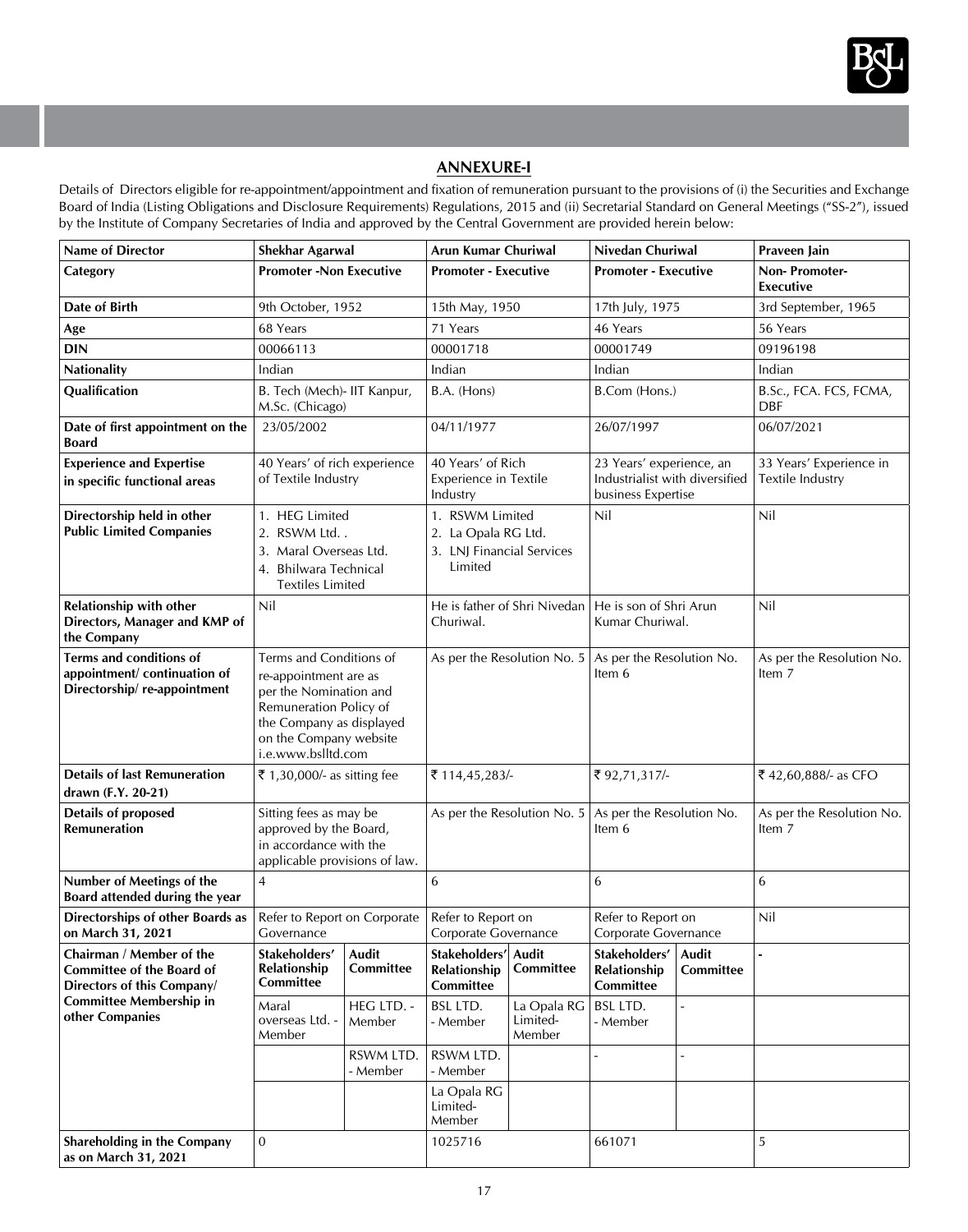# **ANNEXURE –II**

## **INFORMATION PURSUANT TO PARA A OF SECTION II OF PART II OF THE SCHEDULE V TO THE COMPANIES ACT, 2013- FOR AGENDA ITEM NOS. 5, 6 AND 7**

#### **A. GENERAL INFORMATION:**

#### **1. Nature of Industry**

The Company is in the business of manufacturing of wool, wool-blended and premium lightweight fabrics, Trevira wool, Poly Viscose, Poly Viscose Lycra and other specialized fabrics blended with Cotton, Linen for the formal men's wear & women's wear segment.

 $(\bar{\bar{\tau}}$  In  $Cr$ )

## **2. Date or Expected date of commercial production**

The Company was incorporated on 24<sup>th</sup> October, 1970 and commercial production was commenced in 1971.

#### **3. Financial performance based on given indicators**

 The financial performance of the Company during the previous three financial years is as under:

|                                               | <b>Financial Year Ended</b> |            |            |  |  |  |
|-----------------------------------------------|-----------------------------|------------|------------|--|--|--|
| <b>Particulars</b>                            | 31.03.2019                  | 31.03.2020 | 31.03.2021 |  |  |  |
| Revenue from Operations                       | 437.31                      | 390.04     | 321.42     |  |  |  |
| Profit before interest, depreciations & taxes | 34.68                       | 30.61      | 30.17      |  |  |  |
| Interest                                      | 17.50                       | 18.41      | 16.77      |  |  |  |
| Profit before depreciation                    | 17.18                       | 12.20      | 13.40      |  |  |  |
| Depreciation                                  | 16.02                       | 13.07      | 12.17      |  |  |  |
| Profit before tax                             | 1.16                        | (0.87)     | 1.23       |  |  |  |
| <b>Taxation</b>                               | 0.29                        | (2.53)     | (0.13)     |  |  |  |
| Profit after tax                              | 0.87                        | 1.66       | 1.36       |  |  |  |

## **4. Export performance and net foreign exchange collaborations**

Exports sales of the Company for the year 2020-21 is  $\bar{\tau}$  186.37 Crores as against  $\bar{\tau}$  201.03 Crores in the year 2019-20.

## **5. Foreign Investments or collaborations, if any: NIL**

## **B. INFORMATION ABOUT THE APPOINTEE:**

#### **1. Background details**

Shri Arun Kumar Churiwal is one of the key promoters of the Company. He is Director of the Company since 1977 and holding 1025716 Equity Shares in the Company as on 31.03.2021. He is B.A. (Hons.) from Calcutta University. He has rich experience over 40 years in Textile Industry.

Shri Nivedan Churiwal is appointed as Joint Managing Director of the Company since 1997 and holding 661071 Equity Shares in the Company as on 31.03.2021. He is Graduate from Calcutta University. He is one of the key promoters of the Company and has vast experience of more than 22 years in Textile Industry.

Shri Praveen Kumar Jain is appointed as Additional Director (Operations) of the Company w.e.f 07.06.2021 and holding 5 Equity Shares in the Company as on 31.03.2021. He is having professional qualifications viz. B.Sc., FCA. FCS, FCMA, DBF. He is also Chief financial Officer of the Company. He had been working in this Company since 1987. He is having vast experience of more than 30 years in Textile Industry.

#### **2. Past remuneration and proposed remuneration**

## **Shri Arun Kumar Churiwal:**

The Past remuneration of Shri Arun Kumar Churiwal is as follows:

Basic Pay  $\bar{\tau}$  5.65 Lakhs P.M. Other perquisites as mentioned in the resolution passed by shareholders.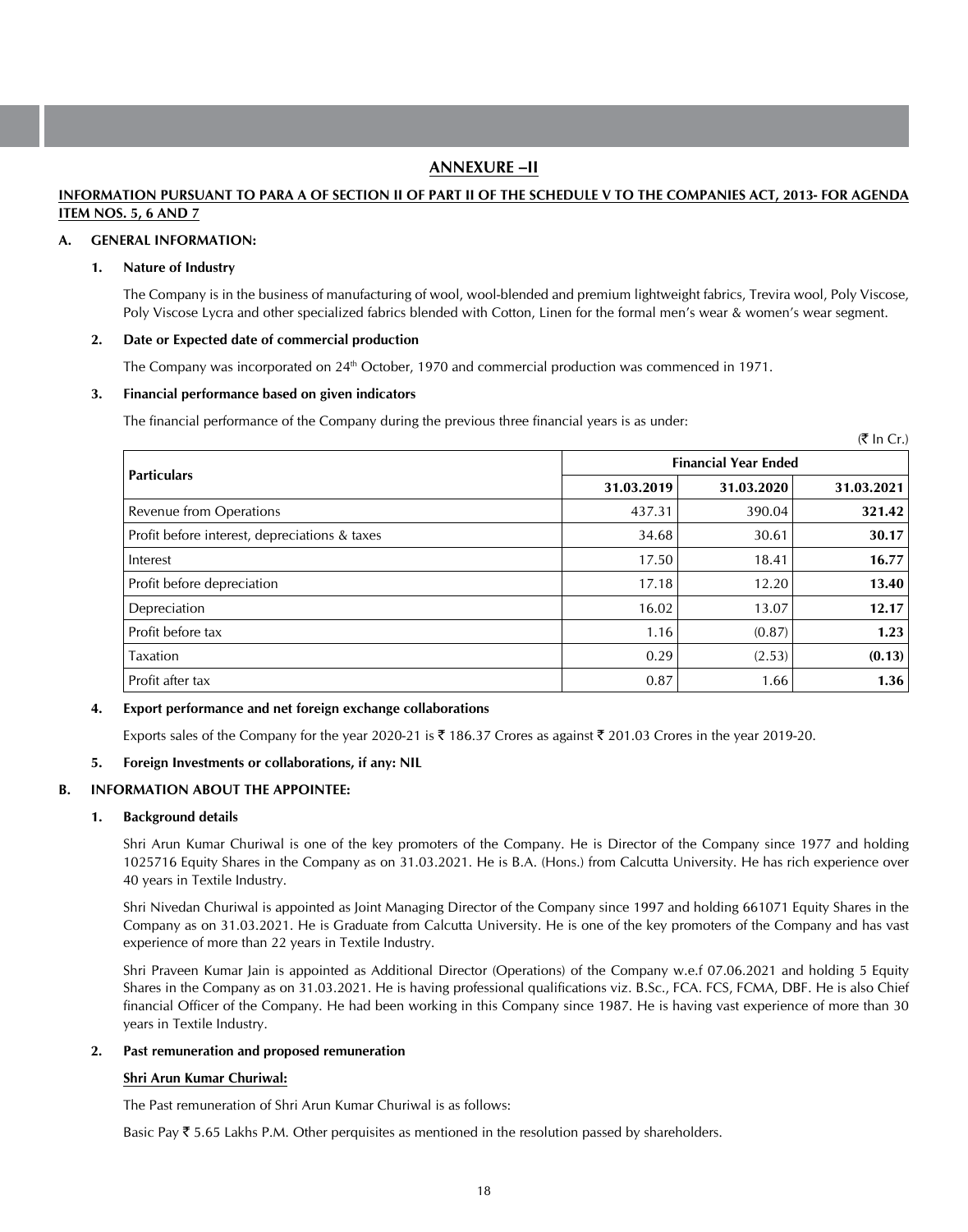

The Proposed revised remuneration is as follows:

Basic Pay  $\bar{\tau}$  6.90 Lakhs P.M. Other perquisites as mentioned in the resolution (From 01.09.2021 to 31.08.2024).

#### **Shri Nivedan Churiwal:**

The Past remuneration of Shri Nivedan Churiwal is as follows:

Basic Pay  $\bar{\tau}$  4.55 Lakhs P.M. Other perquisites as mentioned in the resolution passed by shareholders.

The Proposed revised remuneration is as follows:

Basic Pay  $\bar{\tau}$  5.90 Lakhs P.M. Other perquisites as mentioned in the resolution (From 26.07.2021 to 25.07.2024).

#### **Shri Praveen Jain:**

The Past remuneration of Shri Praveen Jain is as follows:

Basic Pay  $\bar{\tau}$  2.10 Lakhs P.M. drawn as President & Chief Financial officer of the Company.

The Proposed revised remuneration is as follows:

Basic Pay  $\bar{\tau}$  2.60 Lakhs P.M. Other perquisites as mentioned in the resolution (From 07.06.2021 to 06.06.2024).

## **3. Recognition or Awards**

Shri Arun Kumar Churiwal, Shri Nivedan Churiwal and Shri Praveen Kumar Jain are associated with various Chambers/ Organizations relating to trade and industry.

#### **4. Job Profile and his suitability**

Shri Arun Kumar Churiwal is Chairman of the Company and is looking after overall affairs of the Company subject to the superintendence, control and direction of the Board of Directors. He is highly contributing towards the growth and development of the Company, having great leadership and administration skills, gives appropriate guidance to the Board and Company, contribute highly in strategic and risk management and corporate governance practices.

Shri Nivedan Churiwal is Managing Director of the Company and is looking after overall plant Operations, Procurement/ Sourcing, Marketing, Administration & Management under direction of the Chairman & Managing Director and Board of Directors.

 Shri Praveen Jain is Director (Operations) & Chief Financial Officer of the Company and is looking after all the departments of the company viz. Finance, Accounts, Legal and Secretarial and Commercial, Marketing & Production and he has gained tremendous professional expertise over the years and works under direction of the Chairman & Managing Director and Board of Directors.

 Taking into account of their qualifications, experience and comparison with similarly suited managerial personnel in the industry and duties and responsibilities placed on them and in view of their contribution to the Company since their appointment, the Board considers their remuneration is in the best interest of the Company.

#### **5. Comparative remuneration profile with respect to industry, size of the Company, profile of the position and person**

The Company has paid up capital of  $\bar{\tau}$  10.29 Crores and is listed with two exchanges i.e. NSE and BSE with approx 10000 shareholders. It is engaged in the business of manufacturing of a wide range of Polyester Viscose fabrics and premium range of Worsted Suitings with turnover of  $\bar{\tau}$  321.42 Crores during the financial year 2020-21. Considering the size of the Company and the duties and responsibilities of Shri Arun Kumar Churiwal as Chairman and Shri Nivedan Churiwal as Managing Director and Shri Praveen Jain as Director (Operations) the aforesaid remuneration packages are commensurate with the remuneration packages paid to managerial position in other Companies in the same industry.

#### **6. Pecuniary relationship directly or indirectly with the Company or relationship with managerial personnel, if any**

Except the payment of remuneration for their services detailed in the resolution, they have no other pecuniary relationship with the Company.

None of the Directors and Key Managerial Personnel of the Company and their relatives except Shri Arun Kumar Churiwal and Shri Nivedan Churiwal being related to each other, are interested in this resolution.